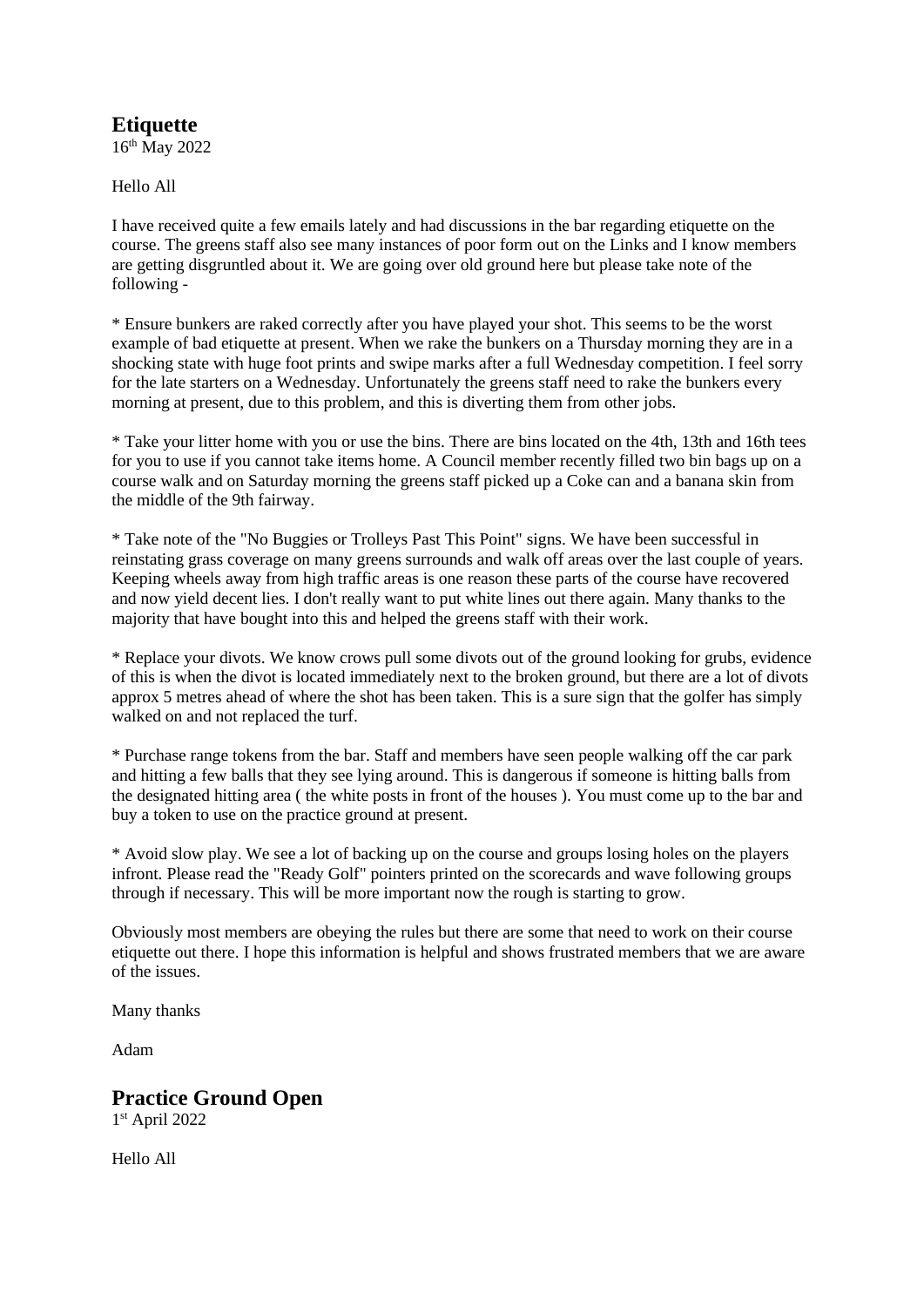The Practice Ground will be open as usual from Monday

Anyone using the Practice Ground must purchase tokens from behind the bar and hit up the range from the white posts. For H&S you must not gather balls from the field or hit back towards the houses.

Many thanks

Adam

### **EGM – Solar Power Installation**

9<sup>th</sup> March 2022

Dear Member

At the Extraordinary General Meeting (EGM) held on Monday 7th March to consider the Proposal to Install Solar Power at Seascale Golf Club, the result of the ballot of those members attending was unanimously in favour of the proposal.

The minutes of the EGM are available on the Website/Members Hub/Council Matters/EGM.

Many thanks

Adam

# **Proposed Solar Power Installation - Notice of EGM**

21st February 2022

#### EXTRAORDINARY GENERAL MEETING

Notice is hereby given that an Extraordinary General Meeting (EGM) has been called for Tuesday 7th March 2022 at 7.00pm in the Clubhouse.

Item 1. As required by Clause 30 of our Rules requiring approval from the membership for expenditure over £20,000, Council is seeking approval from the membership for a proposal to install solar electric power as a means of reducing the impact of rising electricity costs.

#### Additional Information

Members will be very aware of the rapidly rising cost of living and the crippling increases in energy tariffs that are imminent. We have flagged up at the AGM, in the Newsletter, and in Council minutes the likely effect on costs that the Club will be faced with. Our electricity bill is likely to go from £15,000 per annum to perhaps £35,000 according to suppliers. This has prompted us to look seriously at alternative energy supplies, and in particular solar power.

We are proposing to install about 150 solar panels on the green shed roofs, feeding the power produced to the clubhouse, which will potentially provide 25% of the electricity we need. This will be a significant investment of Club funds, but with the potential to recoup the money within 5-6 years and see continual yearly savings of about £10,000 – even more if tariffs continue upwards.

Over the last decade interest rates from savings have been practically zero, and the Club worked hard to protect its reserves by investing in the course and equipment from funds generated from our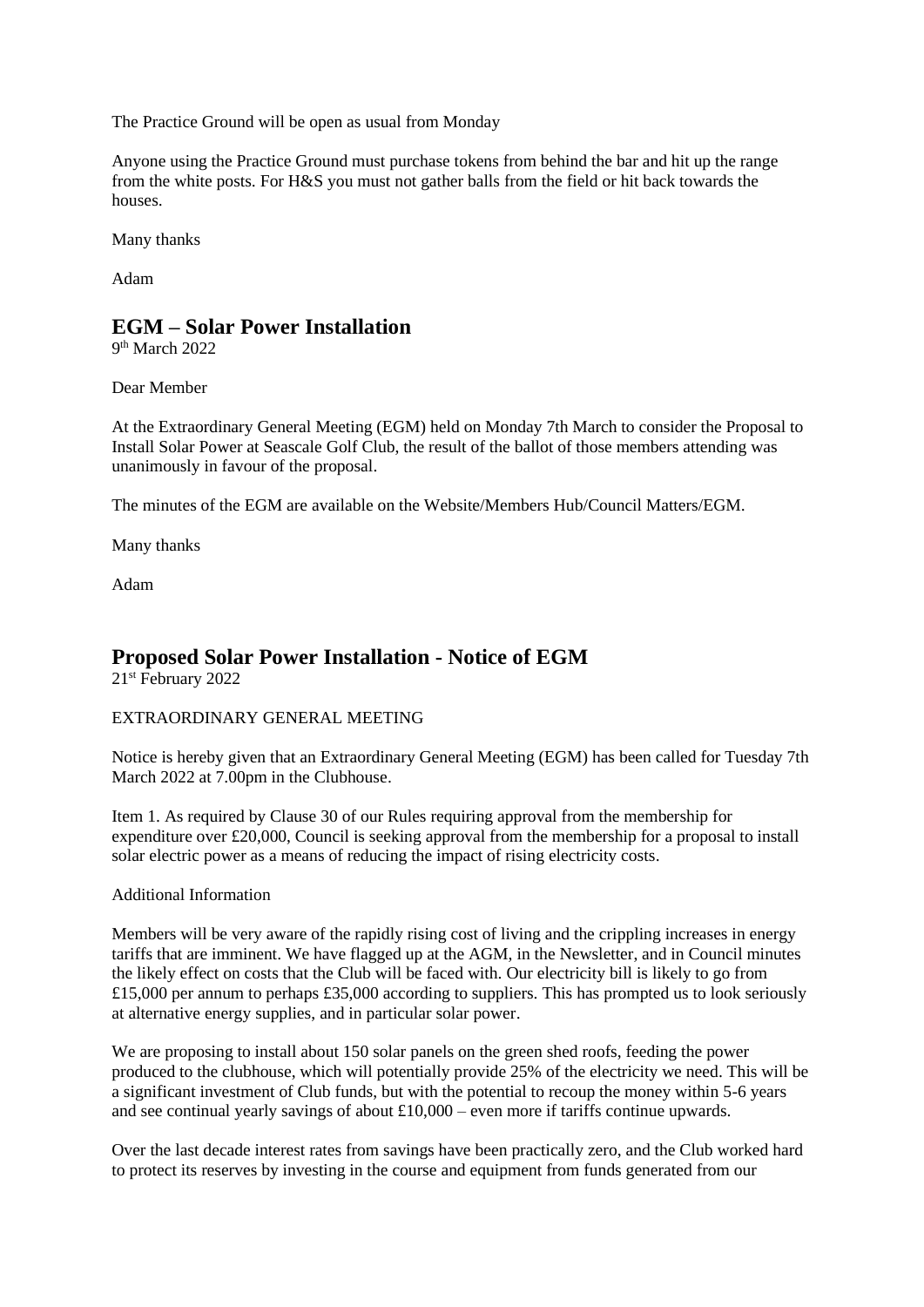operations. Now, with inflation at 5% and rising and with little hope of relief from savings, the value of our reserves is at risk. We therefore need to make use of some of our reserves by investing in projects which help reduce our future operational costs. The solar power project helps achieve this with a potential payback equivalent to investing money at 7% interest per annum (figures not seen since the early 90's), and the borehole project has a similar payback, both helping the Club survive what could be a rocky decade ahead.

Council is grateful for the work done by Andrew Wallace and the solar project team in investigating and gaining information from suppliers and users. Council unanimously endorses the proposal and recommends that members give their agreement to the funding and installation of the solar power system at Seascale Golf Club

Adam Lamb Manager 21st February 2022

Further detail on the project is contained in SGC Proposal to Install Solar Power which may be consulted in the Clubhouse.

# **Buggy Policy**

 $24<sup>th</sup>$  January 2022

#### Hello All

I'm sure you have all seen the excessive damage caused to the course owing to the high number of buggies being used. I know many members are commenting on it and the greens staff are also growing disillusioned with the whole situation. We need to take action.

The architecture of the Links at Seascale Golf Club does not lend itself to the volume of traffic it now receives. Willie Campbell and George Lowe did not foresee a time when people would not carry clubs but we are now at an unsustainable level where no amount of laying astro turf, roping off and aerating will mitigate this issue. We feel we have always supported buggy users by purchasing and laying many hundreds of metres of astro turf and never banning buggies, even after severe rainfall and where many Clubs may have refused buggies for a certain period of time. We rope off and try to direct traffic to save the main summer playing surfaces but we are seeing damage from buggies which will not recover for the playing season.

We had 14 buggies out on Wednesday 12th January and this has become the norm for competition days. Pleas to buggy users to double up and to strictly follow the winter route have fallen on deaf ears. Myself, staff and members have witnessed multiple buggies in a fourball and a total disregard towards the simple winter route. This is leading to conflict and ill feeling between all parties involved.

Council have endorsed the our buggy policy (Website/Members Hub/Club/Rules and Constitution). This gives me, or available deputies, the power to ban buggies if we feel the course will suffer excessively from the amount of buggies we see booked into the days play or the users health and safety is compromised by taking a buggy out on the course in certain conditions.

It also states that private owners must present to the Council proof of insurance, this does not apply to members who hire Club owned buggies as they are covered under our policy.

All buggy users will find an Acknowledgement Form behind the bar. You MUST ask for yours and sign it before Saturday 5th February. Failure to sign the form before this date will lead to buggy privileges being withdrawn. Continued abuse of these privileges by failing to comply with the buggy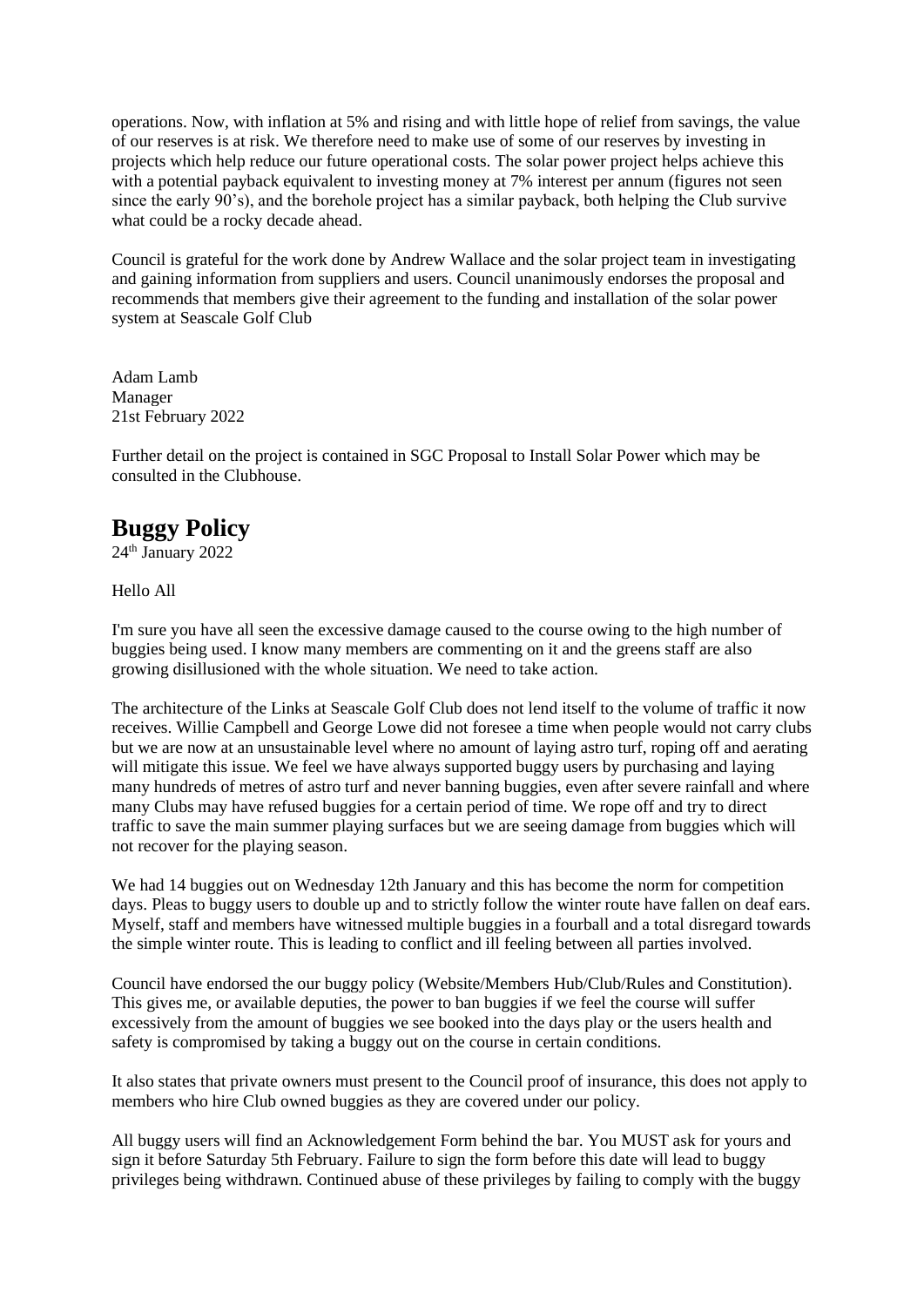policy will also lead to further action.

Many thanks

Adam Lamb and Council of Seascale Golf Club

### **Borehole**

23rd January 2022

Hello All

Geocore Ltd will be commencing work tomorrow on our borehole. If all goes to plan we will have a good source of water for our irrigation system and not have to rely on our present mains water feed.

The location will be to the left of the 7th fairway, immediately above the present irrigation water holding tanks which are near to the 16th green. There will be a fair bit of work going on around this area all week and Geocore will be transporting machinery to site periodically throughout. Please be mindful of this when playing any shots.

Many thanks

Adam

# **Covid 19**

6 th January 2022

#### Hello All

With cases rising rapidly in Copeland we thought we should put some extra precautions in place to protect our staff, members and visitors to our Clubhouse.

Please take note of the following -

- \* Face masks to be worn at all times while standing/walking in the Clubhouse.
- \* Sanitise hands regularly.
- \* Observe the socially distanced "Bar Queue".
- \* Only one person allowed in the "Bar Zone".
- \* Be mindful of social distancing while using the PSI Touchscreens and sanitise accordingly.
- \* Take note of the signage around the building.

Many thanks for your support during the last couple of years and for maintaining a safe environment within Seascale Golf Club.

Adam

### **Kitchen Hours**

27th December 2021

Hello All

Firstly I hope you are having a great festive period.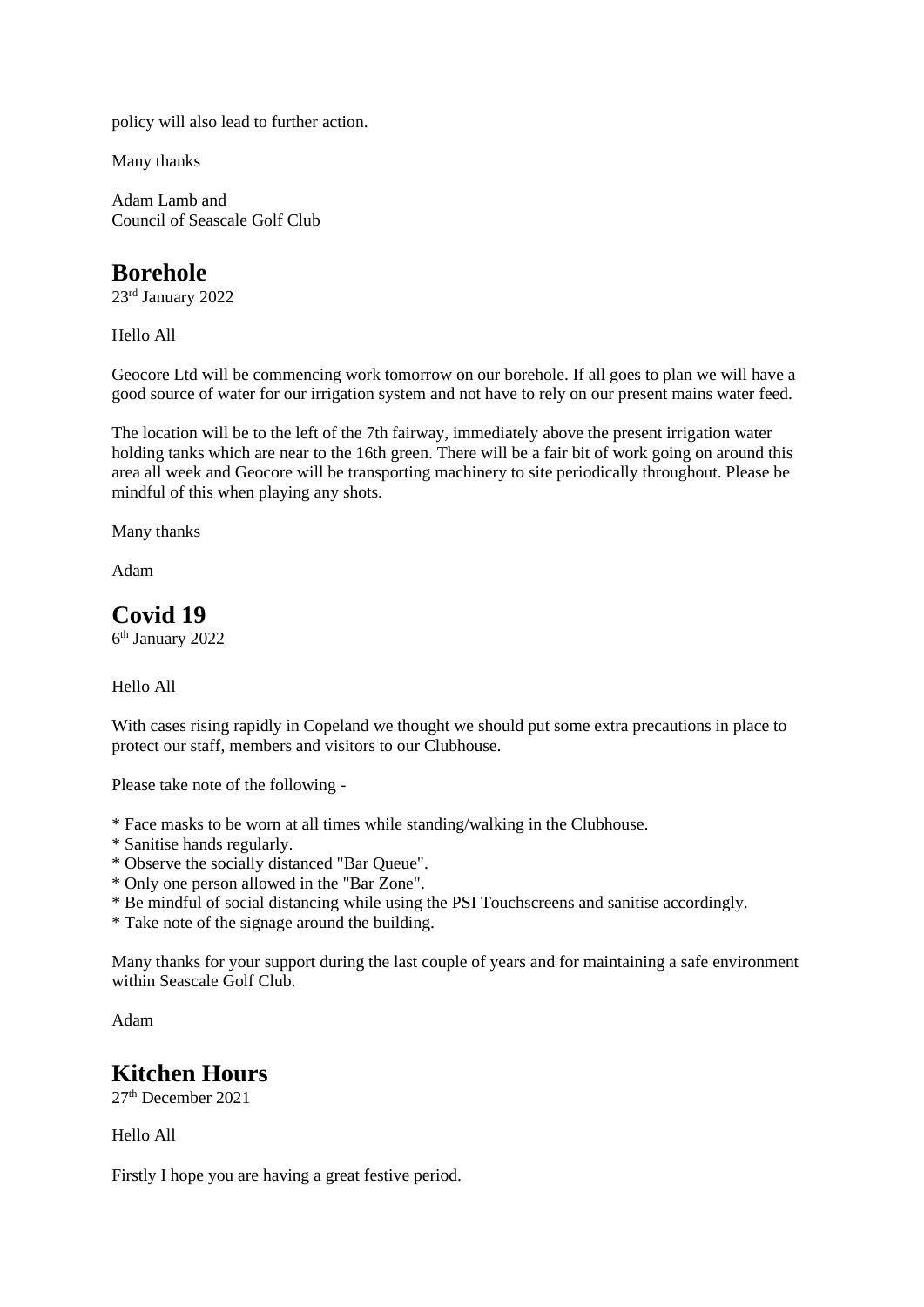Please note we will be closing the kitchen from 2nd January - 8th January, reopening on Sunday 9th January. The staff have had a very busy month or so and deserve a bit of a rest.

We will still have the Bar open within normal hours.

Many thanks

Adam

# **Table Bookings**

10th December 2021

Hello All

Just a note to advise members on the protocol around ordering food in the Clubhouse.

If you are playing Golf then staff are aware of this through the booking sheet and can accommodate your food requirements between the hours of 11.00am - 4.00pm Wednesday - Saturday and 12.00pm - 4.00pm on Sunday. You simply order food for yourself or fourball at the bar when you enter the Clubhouse after your round.

If you require food for your family/guests it is essential, and indeed polite, to book a table in advance. It is unfair to put undue pressure on our staff and expect them to cater for larger numbers unexpectedly. This is especially important at busy times when they are serving tables that have booked in.

When we are "fully booked" this means we cannot physically cater for any extra guests on top of the golfers booked into the tee times and the tables reserved in advance on that particular day.

We are a busy Club and we like things to run smoothly but sometimes we need member co-operation to achieve this.

So in a nutshell, be nice to our staff and help them out by booking a table for any additional guests.

Many thanks

Adam

### **New Restrictions**

30th November 2021

Hello All

There are some new rules regarding face coverings that come in force from today.

If you are using our premises as a pro shop ( signing into a comp, buying a take away drink, picking up buggy keys etc ) you must wear a face covering.

There is no requirement to wear a face covering in hospitality, so you don't need one if you are ordering drinks or food within the Clubhouse.

I know it's confusing.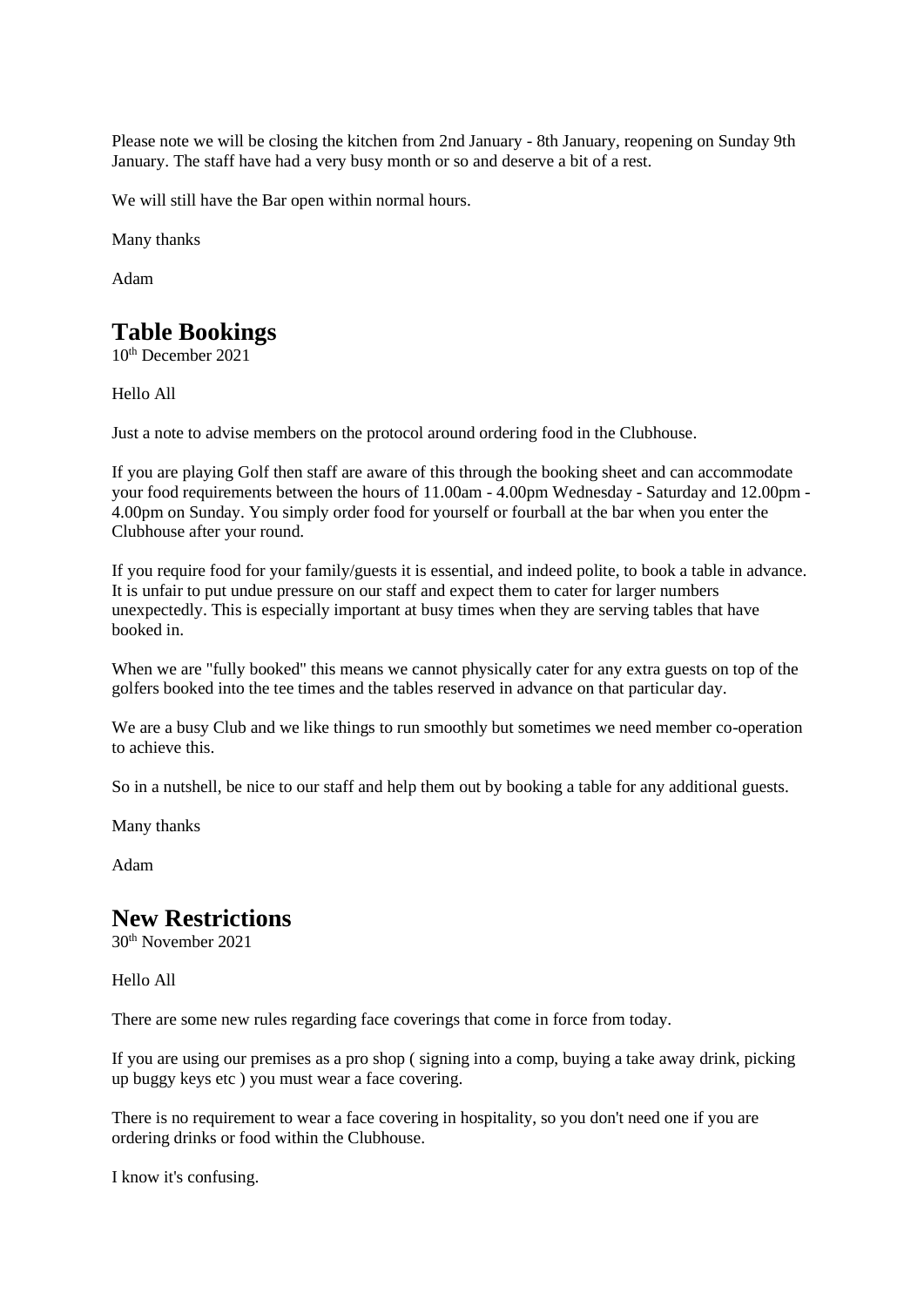Basically we would like you to wear a face covering if you're walking around the Clubhouse, if you're seated you can take it off.

Many thanks

Adam

### **Non Qualifiers/Mats Optional in Semi Rough**

26th November 2021

Hello All

Please note we will be going to Non Qualifiers in our competitions from now and until further notice.

This means you can play from a Mat in the semi rough if you so wish.

Mats are compulsory on all fairways and optional in semi rough.

Please see attached Local Rule.

Many thanks

Adam

### **Practice Ground – Closed**

19th November 2021

Hello All

The Practice Ground will be closed for winter from tomorrow morning.

You may still use your own balls and pick them up afterwards.

Many thanks.

Adam

### **BRS Tee Booking Vote**

17th September 2021

Hello All

We asked you recently if you would like to retain the BRS Tee Booking or adopt a hybrid system.

The results are as follows -

- Retain a full tee booking system. 76 (78%)
- Introduce a hybrid system. 23 (22%)

This means that we will retain the present system.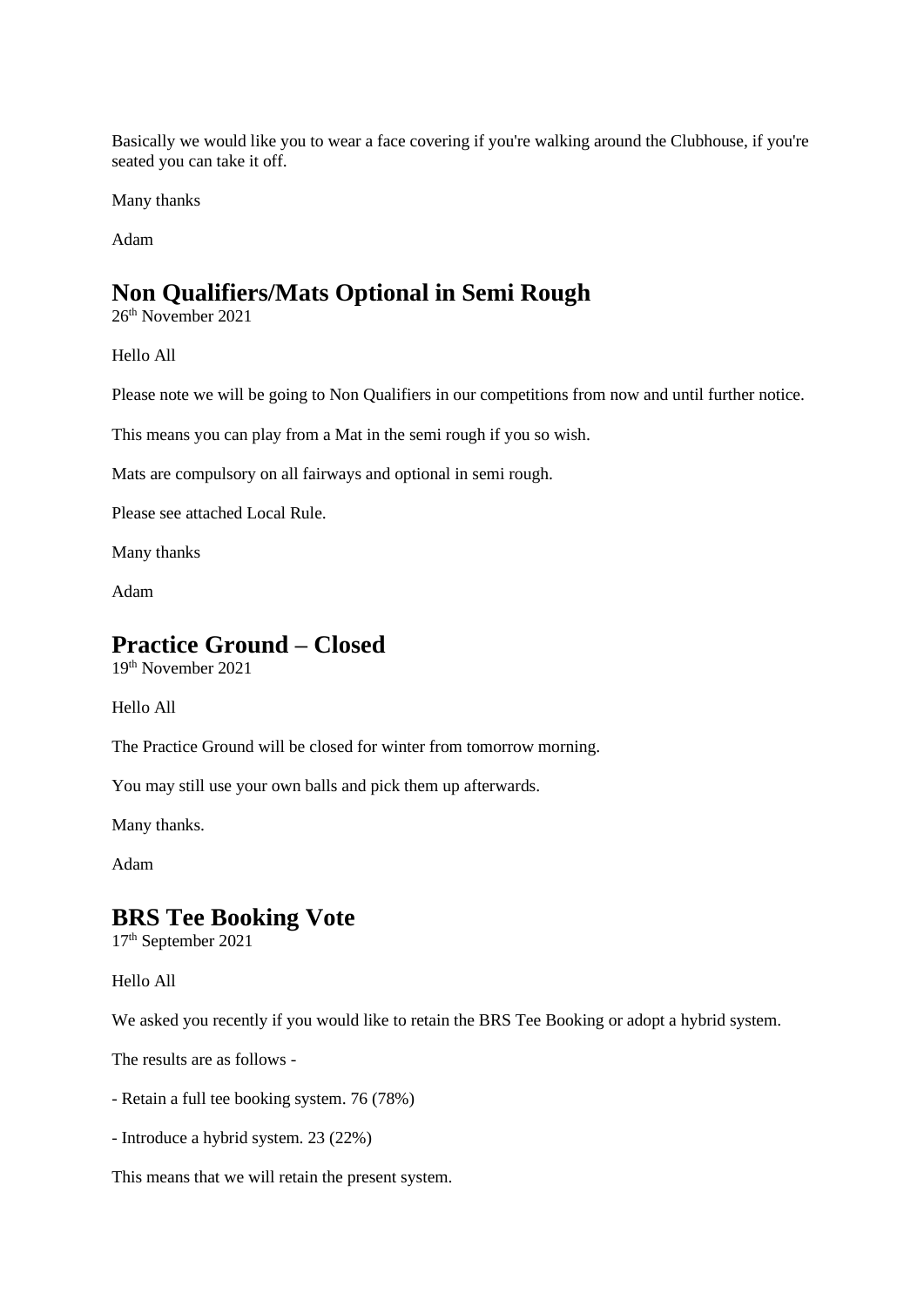We had three questions about what could they do on competition days when the day was booked out through HowDidIDo and BRS wasn't available, but they would like a social round. In this instance we would like members to look at the tee sheet through HowDidIDo and tee off after the last tee time booked in the comp. If you haven't got access to the tee sheet and would like a game after the last group tees off then please phone the bar and they will tell you when the final tee time is.

We had one question regarding going out after 7.00pm, when the booking slots end. For the few that would like to go out for a few holes after 7.00pm then no booking is necessary. We also had two questions highlighting concern regarding people booking a tee but not showing up. We would remind members that booking a tee is a commitment to play at that time. This note is also stated on the booking page.

Many thanks for all your encouraging feedback on how we have handled the new members tee booking system throughout the pandemic. So much so that the majority would like to keep it.

Adam

# **Course Update**

13th September 2021

Hello All

Just an update on what has been happening out on the course over the last few weeks.

Greens - We have continued to apply wetting agent, humic acid, fulvic acid and seaweed to the putting surfaces to aid their recovery from the Leatherjacket infestation earlier in the season. The greens are rolling superbly at a cutting height of 4mm and the sward is thick with the desirable Fescue species of grass. We aim to overseed and top dress all the greens after the last Trophy competition.

Tees - The tees suffered earlier in the year from the dry spell where we needed to prioritise the greens irrigation. We have since applied wetting agent and overseeded twice with the Vredo seeding machine. Combined with a bit more favourable weather they are responding well.

Fairways - Over the last three years we have implemented a big overseeding programme on the fairways. Since the drought of 2018 we have drilled 60 bags of seed into them and this week we have put another 23 bags of pure Fescue out there. Despite the dry summer our fairways have played remarkably well with a full coverage of grass. This investment is now paying off. Leatherjackets - I went along to Silloth last week for an informal talk regarding Leatherjackets on golf courses. I was joined by the course managers of Silloth, Powfoot and Southerness along with Glen Kirby from Syngenta and Rob Ainscough from ICL. We discussed the monumental task that surrounds this issue and had a general talk about the life cycle and chemical control of the Crane Fly. What I have taken from the meeting is that we will try Acelypryn ( the only chemical control available ) again but apply it during higher rainfall than last year. The chemical needs a lot of water to flush it into the soil profile where it lingers and forms a barrier throughout the winter. The active ingredient can be up to 60% effective 4 months after application. The down side is that we can't penetrate that barrier by Aerating throughout the winter months with our larger machines. New trials by Syngenta have seen a breakdown of the chemical when you punch holes through the profile so we will apply Acelypryn after Autumn renovations. We can still micro tine and use the Air2G2 as these modes of action have no effect on the chemical layer. We will also apply Nematodes and do much more investigative sheeting work to see if we have a big problem, and then react.

The meeting was lengthy and informative and we all agreed on one thing. Hopefully a major televised golf competition is affected and Sky TV explains what the issues are.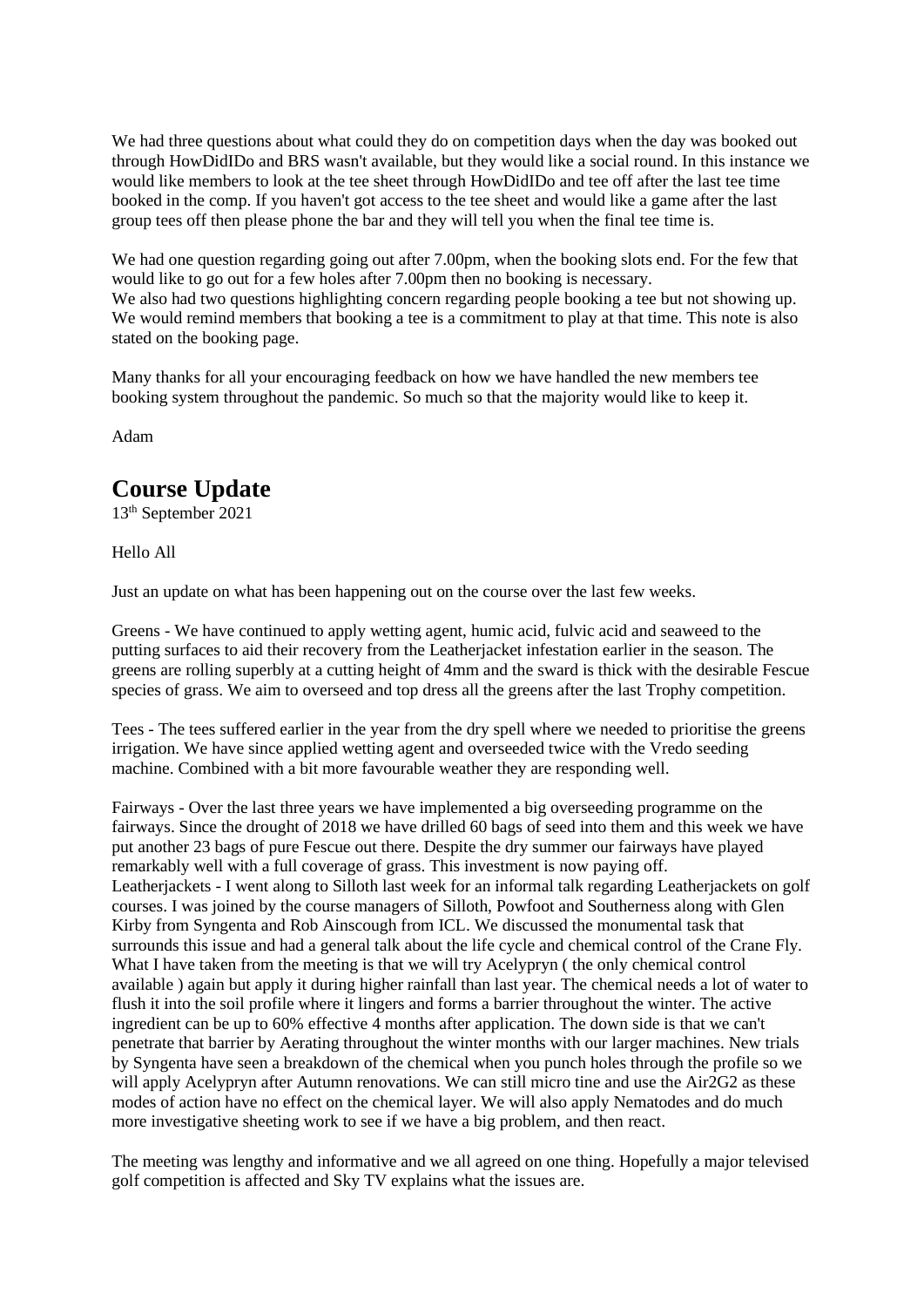Thanks for reading.

Adam.

Photo - Vredo overseeder



# **Competitions**

3 rd August 2021

Hello All

Please read the attached carefully.

We are basically back to normal when returning scores for comps so to avoid a DQ we need you to follow the rules.

Many thanks.

Competitions Team.

### **Course Handicap**

- Under the WHS rules it is now compulsory to put your course handicap on your scorecard.
- Ideally we would have scorecards with boxes for Handicap Index, Course Handicap and Playing Handicap but until the current supply of cards is exhausted the attached card can act as a template for all members to use.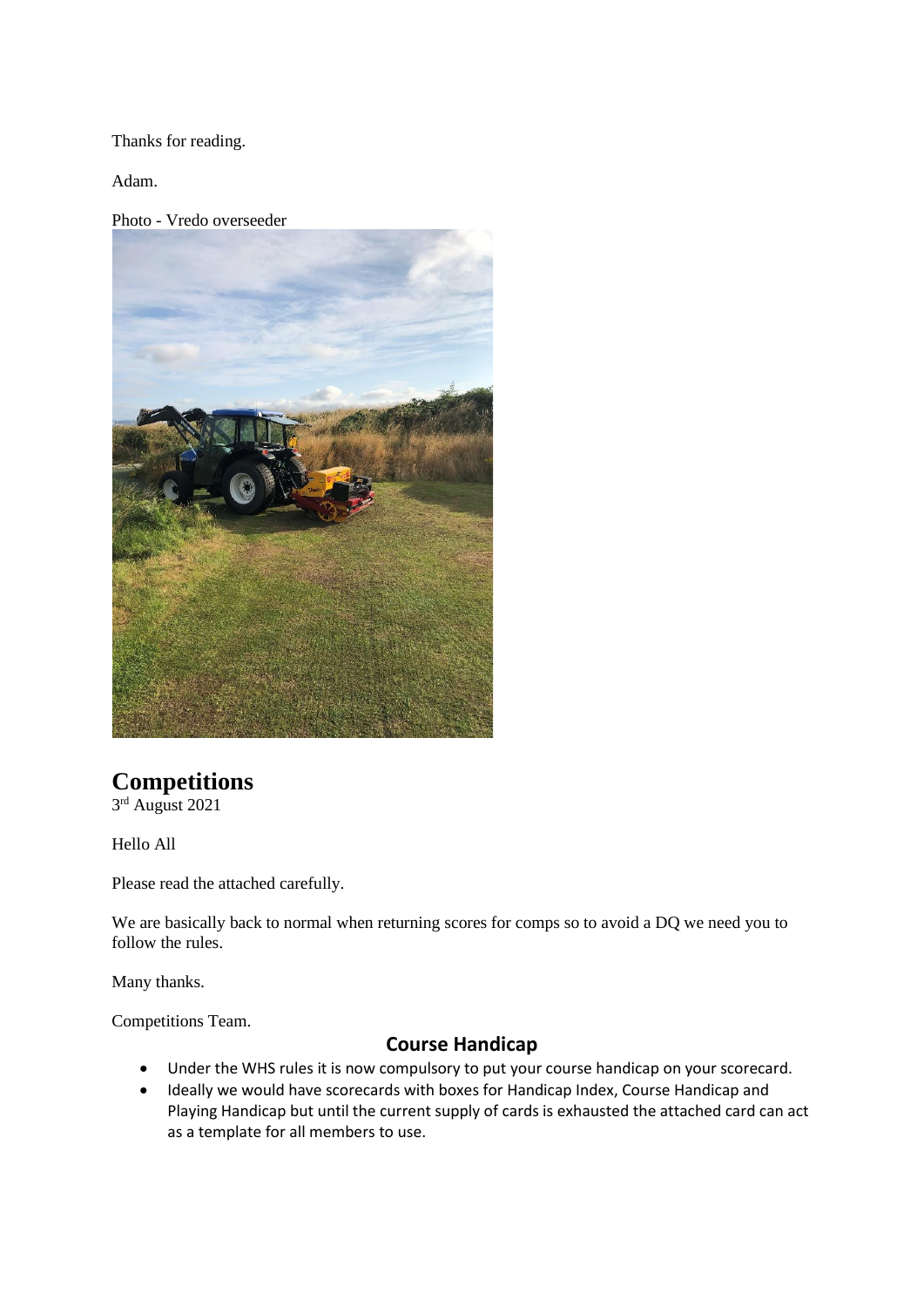- If everyone puts their Handicap Index next to their name, puts their Course Handicap in the box marked H'cap, and their Playing Handicap in the box marked Strokes Rec'd then all current problems should be resolved.
- Each player's Handicap Index, Course Handicap and Playing Handicap are shown on the sign in screens for each competition.
- Please also remember to check the scorecard has been signed by the marker and player, you have ticked the box for tees played and entered your gross score for each hole completed.

| <b>Competition: Medal</b><br>Date xx/xx/xxxx                              |                             |              |       |                         |     |     | Time xx:xx | H'cap | <b>Strokes</b><br>Rec'd                                | Par | 555      | Course<br>Rating | Slope<br>Rating | Ж                       |  |
|---------------------------------------------------------------------------|-----------------------------|--------------|-------|-------------------------|-----|-----|------------|-------|--------------------------------------------------------|-----|----------|------------------|-----------------|-------------------------|--|
| Player A:                                                                 | <b>AN OTHER</b><br>HI: 15.6 |              |       |                         |     |     |            | 18    | 17                                                     | 71  | 73       | 72.5             | 130             |                         |  |
| Player B:                                                                 |                             |              |       |                         |     |     |            |       |                                                        | 71  | 73       | 71.9             | 129             | x                       |  |
| Player C:                                                                 |                             |              |       |                         |     |     |            |       |                                                        | 71  | 70       | 70.3             | 129             |                         |  |
| Player D:                                                                 |                             |              |       |                         |     |     |            |       |                                                        | 74  | 74       | 74.0             | 134             |                         |  |
| Marker's                                                                  |                             |              |       |                         |     |     |            |       |                                                        |     | Points + |                  |                 |                         |  |
| Score                                                                     | Hole                        | <b>Yards</b> | Yards | <b>Yards</b>            | Par | S.L | A          | B     | c                                                      | D   | - 0      | <b>Yards</b>     | Par             | S.I.                    |  |
| 5                                                                         | 1                           | 317          | 317   | 304                     | 4   | 6   | 5          |       |                                                        |     |          | 288              | 4               | 9                       |  |
| 6                                                                         | 2                           | 340          | 340   | 315                     | 4   | 16  | 5          |       |                                                        |     |          | 310              | 4               | 14                      |  |
| 5                                                                         | 3                           | 405          | 405   | 392                     | 4   | 2   | 5          |       |                                                        |     |          | 396              | 5               | 11                      |  |
| 4                                                                         | 4                           | 322          | 322   | 301                     | 4   | 18  | 4          |       |                                                        |     |          | 291              | 4               | 8                       |  |
| 3                                                                         | 5                           | 183          | 183   | 168                     | 3   | 8   | 3          |       |                                                        |     |          | 143              | 3               | 17                      |  |
| 8                                                                         | 6                           | 536          | 486   | 467                     | 5   | 10  | 6          |       |                                                        |     |          | 425              | 5               | $\overline{\mathbf{3}}$ |  |
| 6                                                                         | 7                           | 588          | 558   | 551                     | 5   | 14  | 6          |       |                                                        |     |          | 466              | 5               | 6                       |  |
| 4                                                                         | 8                           | 194          | 194   | 199                     | 3   | 12  | 4          |       |                                                        |     |          | 146              | 3               | 16                      |  |
| 7                                                                         | 9                           | 391          | 391   | 366                     | 4   | 4   | 5          |       |                                                        |     |          | 353              | 4               | 1                       |  |
| 48                                                                        | OUT                         | 3276         | 3196  | 3063                    | 36  |     | 43         |       |                                                        |     |          | 2818             | 37              |                         |  |
| <b>ALWAYS REPAIR PITCH MARKS!</b><br><b>AVOID SLOW PLAY AT ALL TIMES!</b> |                             |              |       |                         |     |     |            |       |                                                        |     |          |                  |                 |                         |  |
| 4                                                                         | 10                          | 142          | 142   | 127                     | 3   | 13  | 4          |       |                                                        |     |          | 129              | 3               | 12                      |  |
| 7                                                                         | 11                          | 468          | 468   | 451                     | 4   | 3   | 5          |       |                                                        |     |          | 447              | 5               | 4                       |  |
| 5                                                                         | 12                          | 393          | 393   | 360                     | 4   | 5   | 5          |       |                                                        |     |          | 352              | 4               | 7                       |  |
| 4                                                                         | 13                          | 216          | 216   | 193                     | 3   | 7   | 4          |       |                                                        |     |          | 161              | 3               | 15                      |  |
| 6                                                                         | 14                          | 474          | 474   | 439                     | 5   | 15  | 6          |       |                                                        |     |          | 419              | 5               | 5                       |  |
| 5                                                                         | 15                          | 332          | 312   | 299                     | 4   | 17  | 5          |       |                                                        |     |          | 238              | 4               | 18                      |  |
| 7                                                                         | 16                          | 471          | 471   | 434                     | 4   | 1   | 5          |       |                                                        |     |          | 443              | 5               | $\overline{2}$          |  |
| 5                                                                         | 17                          | 344          | 344   | 329                     | 4   | 11  | 5          |       |                                                        |     |          | 292              | 4               | 13                      |  |
| 4                                                                         | 18                          | 334          | 334   | 327                     | 4   | 9   | 4          |       |                                                        |     |          | 322              | 4               | 10                      |  |
| 47                                                                        | IN                          | 3174         | 3154  | 2959                    | 35  |     | 43         |       |                                                        |     |          | 2803             | 37              |                         |  |
| 48                                                                        | OUT                         | 3276         | 3196  | 3063                    | 36  |     | 43         |       |                                                        |     |          | 2818             | 37              |                         |  |
| 95                                                                        | <b>TOT</b>                  | 6450         | 6350  | 6022                    | 71  |     | 86         |       |                                                        |     |          | 5621             | 74              |                         |  |
| <b>Points</b>                                                             |                             |              |       | 17<br>Handicap          |     |     |            |       |                                                        |     |          |                  |                 |                         |  |
| Par Result                                                                |                             |              |       | 69<br><b>Nett Score</b> |     |     |            |       |                                                        |     |          |                  |                 |                         |  |
|                                                                           |                             |              |       |                         |     |     |            |       |                                                        |     |          |                  |                 |                         |  |
|                                                                           |                             |              |       |                         |     |     |            |       |                                                        |     |          |                  |                 |                         |  |
|                                                                           |                             |              |       |                         |     |     |            |       | MEDICAL EMERGENCY PHONE: 999 / CLUBHOUSE: 019467 28202 |     |          |                  |                 |                         |  |

# **Competitions**

 $20^{th}$  July 2021

Hello All

Just a quick reminder that you all need to fill out scorecards correctly from now on , as previously communicated.

One little bit of confusion we have found is that you need to put your "Course Handicap" on your card. This is what you will see on the white board ( Course/Slope Rating Table ) outside the Clubhouse and on the Starters Hut where you convert your Handicap Index to Course Handicap.

Please insert your Course Handicap.

Many thanks

Adam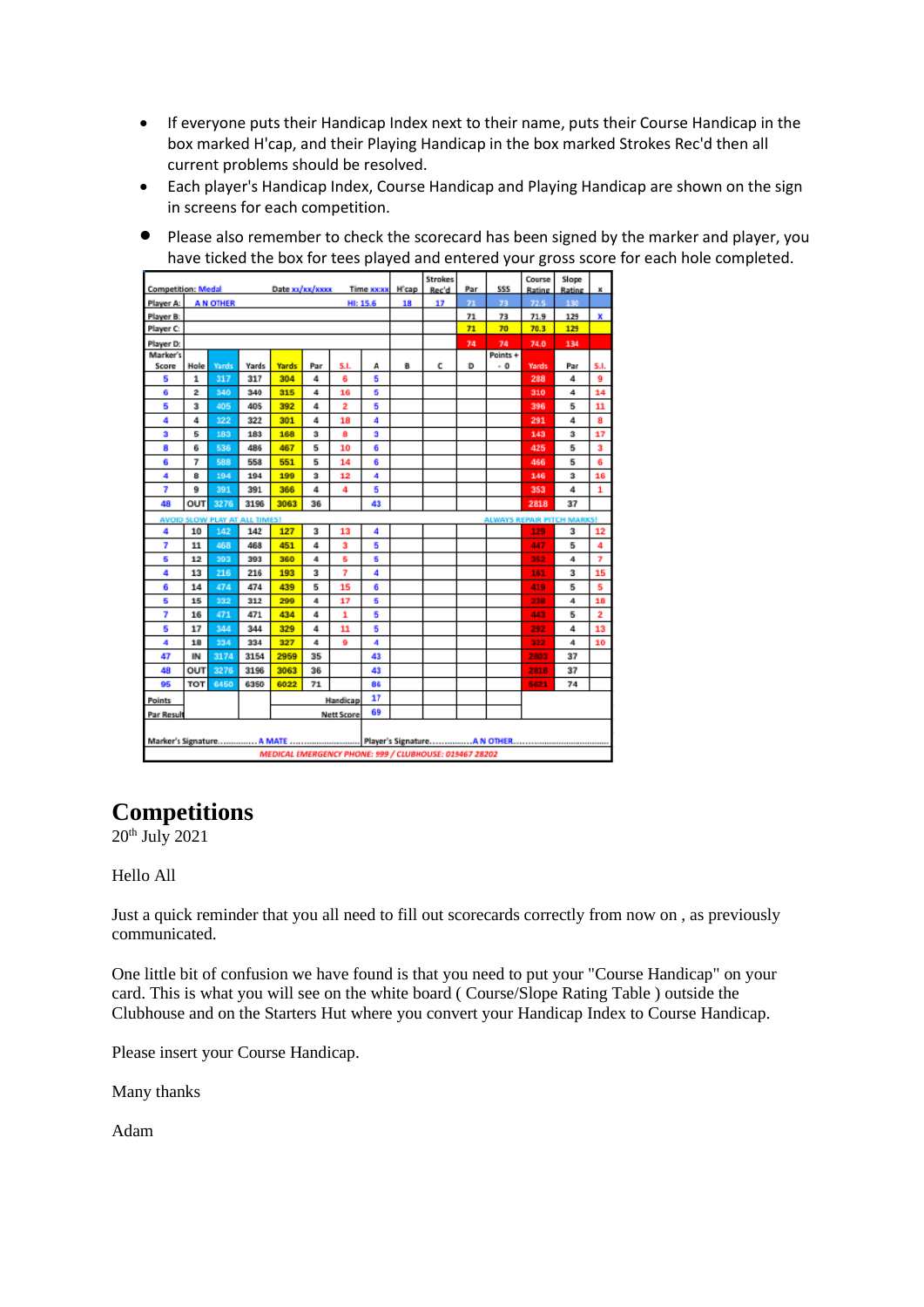# **Clubhouse Restrictions**

19th July 2021

#### Hello All

Today the country will see many restrictions easing in the hospitality sector. Although we believe this is great news we are still seeing infections of Covid 19 rise significantly in our local area.

To keep our staff/members safe and to try to prevent any loss of future service within the Club through illness or self isolation we would like you to take note of the following -

\* Continue to wear your face covering while walking around indoors.

\* Continue to observe the one-way system that has been in operation for some time.

\* Use the "Bar Queue" for any drinks/food orders. Only one person allowed in the taped off "Bar Zone". The perspex screen will remain in place.

\* Make use of the hand sanitiser provided.

\* If engaging any of our staff in conversation please be respectful and keep to 1 metre. Although many of the above are now not mandatory I would like to think that you will all use common sense when using our facilities. It is now up to us to help each other.

Many thanks

Adam

### **Lifting of Restrictions**

14th July 2021

Hello All

Please take note of the changes to the Covid 19 restrictions for next week.

From Monday 19th July -

Flagpins - You may now remove the Flagpin from the hole cup. The wooden insert will be taken out.

Rakes - Rakes will now be introduced to the bunkers. You MUST play it as it lies and ensure the sand is raked properly after your stroke.

Scorecards - We will be reverting to the pre pandemic method of returning scores. Your completed scorecard MUST be filled out correctly ( please see guidance in Summer Newsletter) and placed either in the black wooden box ( if using the Competitions Room ) or through the slot below the TV if you are inserting your score in the new PSI, located in the bar.

Casual Tee Booking - We will continue to enforce tee bookings for social tee times in the initial period after the restrictions are lifted. A survey will soon be put out to all members to gauge opinion and you will all have a vote in how we operate the tee sheet going forward.

Clubhouse - All restrictions will be lifted but we support the Government advice on wearing face masks while walking around our indoor facilities. We would also encourage you to continue using the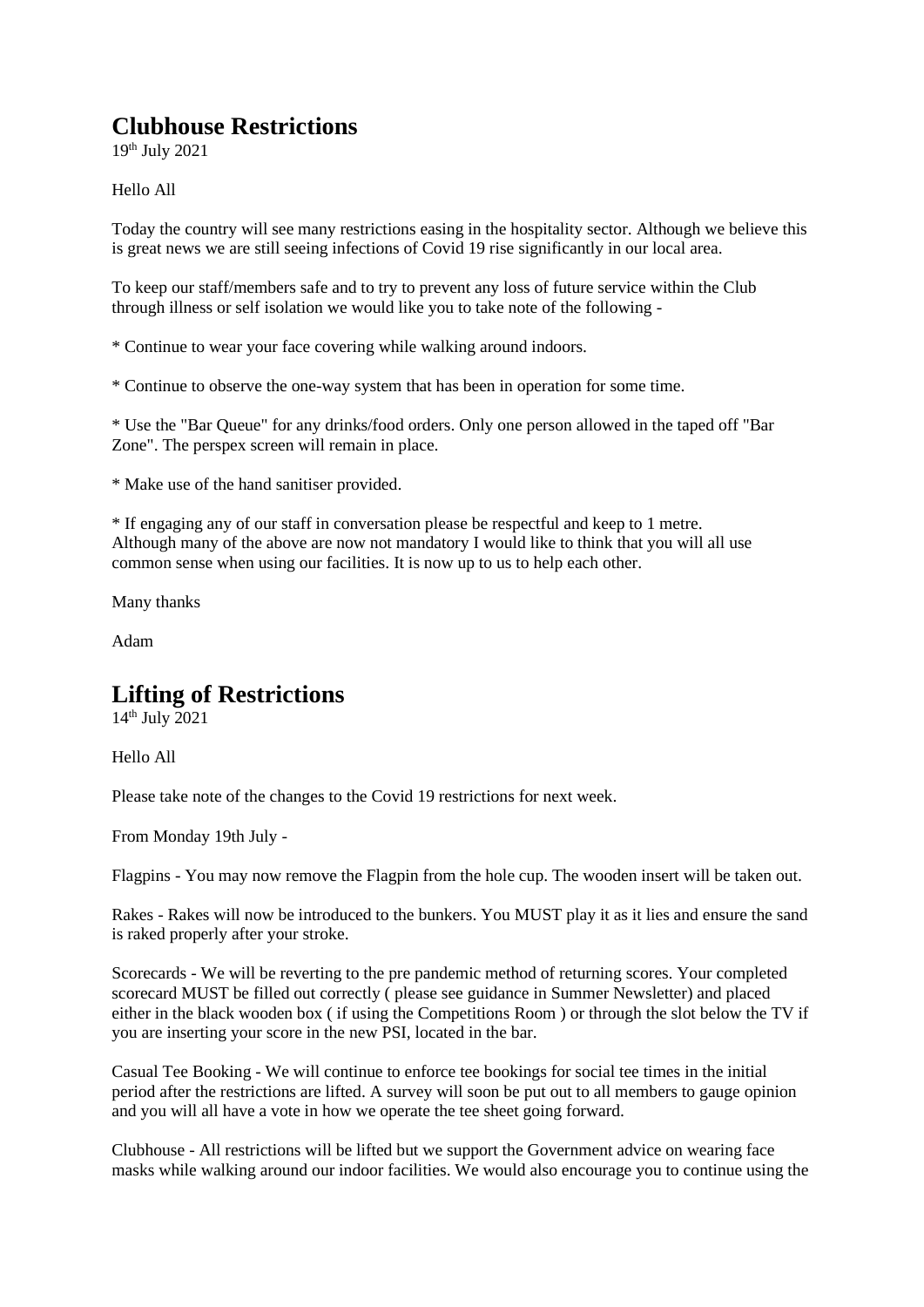hand sanitiser stations frequently.

Many thanks

Adam

# **Sorry No Catering This Sunday – Catering Only for Golfers**

9 th July 2021

Dear Members

As you are probably aware the prevalence of Coronavirus Delta variant has caused a huge upsurge in Covid cases around the country and around our county. As a consequence the volume of 'pings' to go into isolation has rocketed and hospitality venues are under severe strain. This has struck home here at Seascale where our cook must self-solate, leaving only Kirsty as last person standing in the kitchen. With a busy day on Friday and Saturday, we will be unable to carry that through to providing a catering service on Sunday.

10/6/21 - Kirsty will be able to provide limited catering for our golfers only on Sunday from 11.00 to 16.00. There will be no 'Sunday dinners' as such to eat or take away this week - sorry.

We are sorry - some people may think it's all over – but it certainly isn't yet.

Harry

### **Could Do Better**

22nd June 2021

At our most recent Council Meeting several issues were raised concerning conduct on and off the course. Adam had already flagged the need for all members to act responsibly and obey instructions. We should not have to bang the drum – but I will. The Code of Conduct outlined below has been produced to back up our standards and expectations, and is something that other clubs find the need to apply.

#### **Missing Trolley**

Our most recent unfortunate incident concerns the removal of a reasonably expensive electric trolley from the trolley store sometime between 12th and 19th June. It is not unknown for members to borrow and return other members trolleys, or even mistakenly take the wrong trolley – and if this is the case would the person responsible please return the trolley which is clearly labelled with the owners name. We would hate to think that this could be theft – so please beware.

#### **Discarded Rubbish on the Course**

Many members have raised concerns about the amount of rubbish discarded on the course and in certain locations around the course. During the Coronavirus emergency we have not been allowed put bins around the course and have repeatedly asked members to take their rubbish home with them and certainly not to leave it out on the course. It is quite clear that some members adopt a careless attitude to their waste – we all can follow the trail of the blue toffee wrapper culprit, the crisp muncher and chocolate bar kid. If you are doing it, please stop it – and if you see your partners doing it, please tell them to stop. It is your course – please respect it and our members.

#### **Litter Pick**

We will shortly be calling for volunteers to come forward and help on a special litter pick night, and it should not be long now before we can put the bins out again.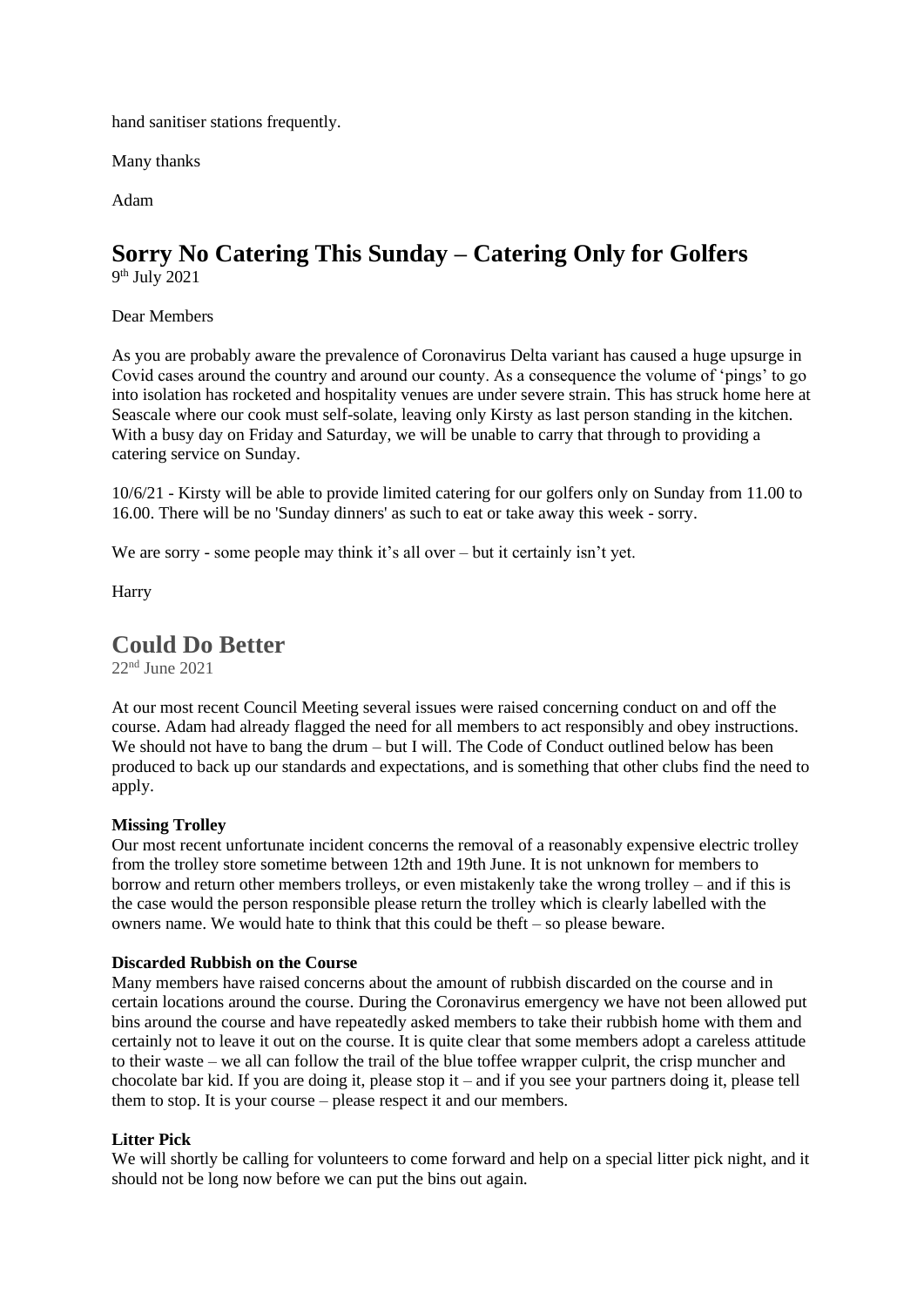#### **Divot Fill**

We will also be calling for a work party to take part in a mass divot filling exercise – so please volunteer to help your Club.

#### **Code of Conduct**

Seascale Golf Club is committed to providing an environment that is free of discrimination, harassment and intimidation for members, employees, and guests.

Members, guests and visitors are all reminded that an acceptable standard of behaviour is expected in all areas of the Club and course, at all times and that upon payment of membership or green fees, all members, guests and visitors have given their consent to be bound by both the restrictions and penalties which may be imposed for any breach of the club's standards, or serious misconduct in failing to meet the standards set in the Code of Conduct.

The Coronavirus emergency has thrown up many examples of poor behaviour throughout the golfing community and has flagged up the need for golf clubs to have a 'Code of Conduct' to reinforce the reliance on 'etiquette'. Seascale Golf Club has had its share of what we should call misconduct over the last year or so, and consequently we have used a 'My-golf' template to produce a 'Seascale Code of Conduct' which outlines how we will deal with poor behaviour/misconduct in our club. Council has accepted the Code of Conduct which is accessible on the members' hub of the website under Club/Rules and Constitution.

We hope that we do not have to resort to exercising the Code of Conduct too often, but please be clear that our members expect us to be firm wherever we encounter behaviour that disrespects our Club, our staff, and our members.

Respectfully yours Harry

# **Update on Club and Course Matters.**

9 th June 2021

Your Club is going through a sticky patch as our key player and Manager, Adam has succumbed to a heart condition which, though treatable, is proving very persistent. He is having to take time off and reduce his physical activity and stress. His loss over the next month just after he battled us through Coronavirus will be felt greatly, and we would ask all members to please be patient as we try with our depleted resources to meet your expectations on the course and in the clubhouse.

After saving our greens from the drought of 2020, Adam and his team gave us superb playing surfaces, and during the winter lockdowns the team continued to invest considerable effort to bring the greens on. Applications included wetting agent, seaweed and fulvic acid and they seemed to be coping well with the rainfall and the intense play. A low nitrogen feed was applied to all putting surfaces to help them recover, and a couple of the wetter greens were hollow cored to reduce thatch and aid water infiltration. Other treatments included a mix of Sulphate of Ammonium, Muriate of Potash, Urea and Seaweed'.

By the time of reopening after lockdown 2021 we fully expected good greens and a healthy links. However, we entered another difficult period with cold, dry conditions and no sign of any rain. The transition from Winter to Spring is notoriously difficult, and seemingly more difficult every year with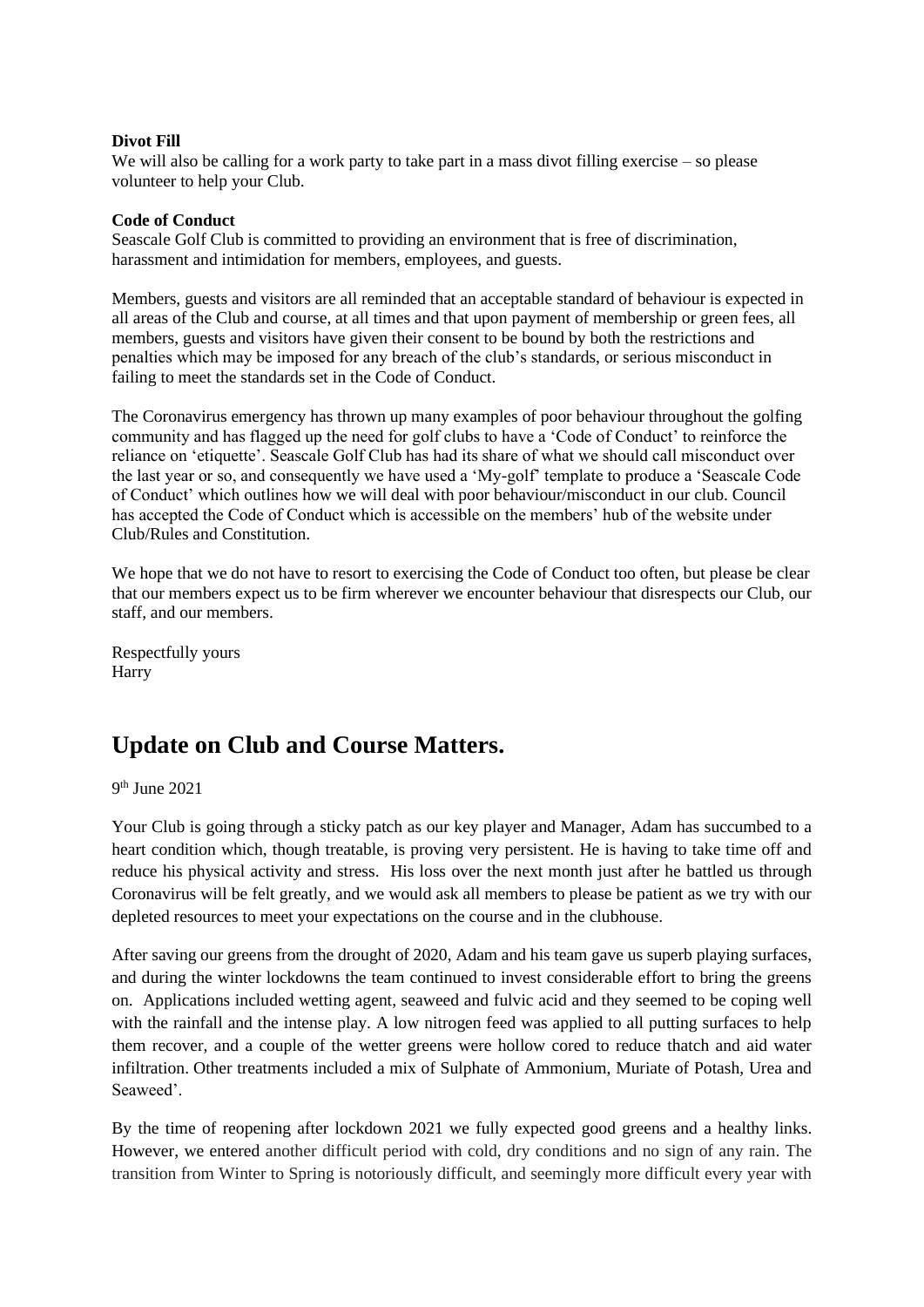climate change definitely a reality – and lurking beneath our greens and fairways was the perfect storm in the shape of a virtual plague of leatherjackets.

#### **Keeping Members Informed**

Adam's communications have brought the membership up to speed with the devastation the leatherjacket plague brings in its wake and the very difficult situation for greenkeepers who are fighting this blight with no effective replacement to the banned go to solution of chlorpyrifos. So, what he has been warning us of for the best part of a year has, through no fault of our greens staff, struck us hard.

### **Remediation**

The leatherjacket issue coupled with an excessively cold, dry and sunny April/May has seen growth on the greens severely affected. Top dressing would normally have resolved some of our issues, but this particular year grass recovery has been patchy. Before his illness Adam and Guy were looking to remediation which would include:

- Covering greens to 'bring up' leatherjackets as a test of current status. A test on the  $12<sup>th</sup>$  this week showed few leatherjackets, but this may not be the case on other greens.
- Verti draining to break the top compacted crust. This can now proceed apace as the leatherjacket reach a more dormant state.
- Compressed air blasting to disrupt the deep compaction with our own Air2G2 unit. The machine, which we have invested £15k in, arrived this week and has already been used over most of our greens.
- Special 'Birkdale' top dressing and seeding. The 'Birkdale' mix is a blend of soil, sand and organics and this is currently awaiting delivery at a cost of £1.5k. The grass seed mix of 90% fescue to 10% bent is on its way at a cost of £1k
- Brushing in the top dressing and seed. A key part of the process will be carried out by a new speed brush £3k.
- Nematodes First application on  $31<sup>st</sup>$  May Looking at another application in the autumn as a further measure of leatherjacket control.
- We will bring in soil specialists Aitkens for advice on soil quality.

### **Your support please**

Yes, it is disappointing to see our greens not in the condition we have come to expect, but we hope that members do appreciate the efforts that have gone in to giving us great greens in the last couple of years, and that they do support us and our staff as we press on with the remediation programme.

We should expect our membership to understand our communications on this, and to be aware that the stress of this whole issue on greens staff is immense.

### **Harry Paterson**

*'Through adversity we become stronger. We learn nothing if it's plain sailing all the time.' Message from Adam*

# **Managing the Leatherjacket Challenge**

17th May 2021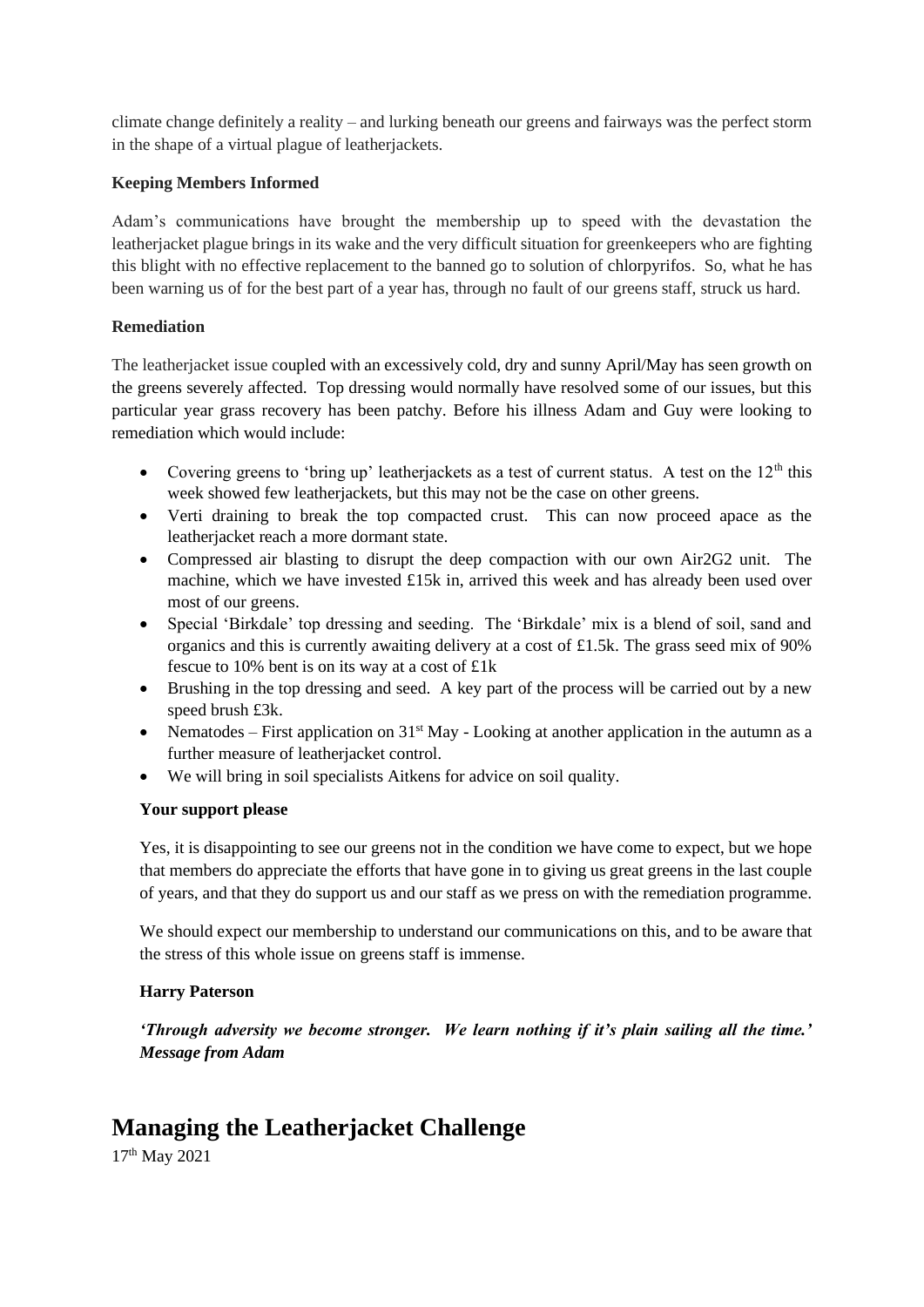#### Hello All

Please watch the link below -

https://www.bigga.org.uk/resource/managing-the-leatherjacket-challenge.html

This is a webinar produced by BIGGA ( British and International Golf Greenkeepers Association ) with help from Glen Kirby, Manager of Syngenta. It has been conducted due to the serious nature of the challenge around the UK at present.

Syngenta are the producers of the only available chemical ( Acelepryn ) labelled to control Leatherjackets, you know that we sprayed this chemical on 28th September 2020 after much deliberation, advisement, planning and cost. We believe we applied at the optimum time, namely while the Crane Fly were on the wing, so that the chemical was in the root zone when the eggs were going to hatch. I'm glad that Glen now mentions that it's not a complete kill and Acelepryn can be used along with other control methods, this is not how it was marketed last season. I've heard many horror stories within the industry and from courses around the country. Unfortunately some courses have lost complete coverage of their putting surfaces and, in some cases, major damage on fairways. This has even led to Course Managers and Head Greenkeepers losing their jobs through no fault of their own, led by misguided and uneducated greens committees, or these extremely educated and valued people walking away from the industry because they can't handle the stress. I'm glad that we have communicated our own issues throughout this whole process and we have a strong committee to back the staff up. The majority of the membership have also been supportive. Trust me when I say we have had more damage than some but not nearly as much as some courses around the UK.

I would like to take Glen's "Solution Table" and explain what we have done at Seascale since last season and what we can improve on, along with a plan for the future.

Chemical - As mentioned we sprayed Acelepryn last September. This cost £1200 and only treated the greens. I have two issues with this chemical. Firstly I don't think it's strong enough to kill all of the Leatherjacket grubs within the soil profile and there are too many variables when planning to spray. Also Glen Kirby mentions that the grubs travel a lot searching for more roots to munch on, if this is the case then we would need to spray a larger area as the grubs would invade the greens from the approaches and fairways even after application.

Biological - We sprayed Chitosan on a monthly programme throughout Autumn and Winter. Chitosan is derived from the exoskeletons of deceased crustaceans, dredged from the sea bed. The theory is that Chitosan coats the roots and breaks down the teeth of the Leatherjacket grub while it's feeding. We have seen no benefit in this regard but we did see a drop in fungal activity throughout the mild winter ( Chitosan also helps the plant guard against Fusarium disease, Take All patch etc ). Our plan now is to try Nematodes. Nematodes are parasitic worms that when sprayed onto the surface of the green migrate through the soil, searching for a host. They seek out the Leatherjacket grub and kill them through bacteria, they then breed inside the carcass in huge numbers before setting off to find more prey. The Nematodes that we have purchased are specifically for Leatherjacket control. Again there are many variables when looking to apply the Nematodes. The spray tank must be completely clean, all filters need to be removed, they must be watered in, we must spray at night or early morning. We have been advised to spray now and then again in Autumn to build up enough immunity to control our numbers of Leatherjackets, they are also costly at approx £3000 per year. I can see a better outcome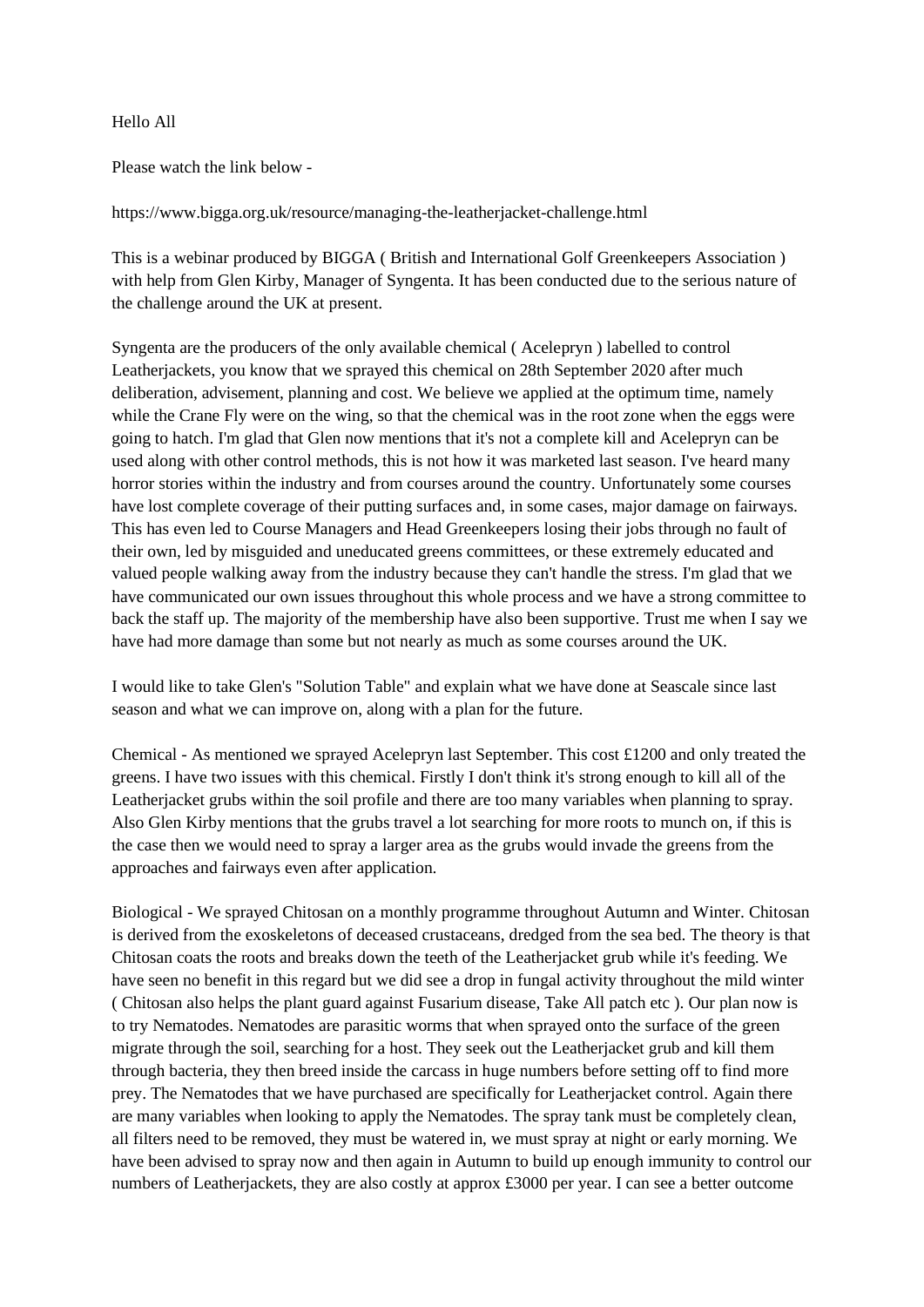from Nematodes on the basis that if the Leatherjacket is moving around in the soil we have more chance to kill them with the Nematodes as opposed to Acelepryn. Again, much research and many referrals have been conducted lately on this matter.

A link to Bionema Ltd, we have been in contact with Dr Minshad Ansari -

https://bionema.com/leatherjacket-qa-2/

Monitoring - As communicated in January we were sheeting greens through lockdown to see if we could control the grubs this way. This is also a marker to monitor numbers in the soil. In hindsight it looks like this was the wrong time of year and gave us false hope that we wouldn't have an issue. We sheeted in the depths of winter when the grubs are too deep to emerge and the process was also conducted after a frost which would lead us to think their activity was decreased. We are learning all the time about these creatures and the plan would be to now monitor more regularly in November this year and early Spring next year, before we see any damage.

Mechanical - I have mentioned before that our major damage has been more evident on greens that we have tined through winter. This is either through solid tining on the verti drain or through hollow coring. In 2020 we had big issues with the grubs using the tine holes as little houses where they lay through the day and ventured up to the crown of the plant and feasted on any new growth through the night. This meant the holes would not heal up as they normally would. This winter we laid off the big verti drain tines but we needed to hollow core 7, 10, 14 and 16 as they were laying wet through a very damp December. These greens have seen a larger issue throughout Spring. No aeration will lead to even bigger problems however so we are looking into purchasing our own Air2G2 to take on the bulk of the aeration work. This machine injects compressed air into the root zone and breaks up any compaction, with no disturbance to the putting surface. We have seen no damage from the grubs through slit tining so our future winter aeration methods will be these two machines.

Cultural - As you have seen lately we have been sheeting some putting surfaces and collecting thousands of grubs when the plastic is removed. Unfortunately we have seen many grubs still present after this has been carried out so we can't envisage this practice being the way forward. It is also very labour intensive and disrupts play, albeit only one green per day. We see sheeting as a monitoring method only going forward.

Fertility and Biostimulants - We have increased our understanding on what our plant needs over the last few years. Previous regimes would keep the plant very hungry and this was fine when you could reach for a chemical that would kill off an infestation of Leatherjackets in one application. Over the last 4 years we have increased our applications of Seaweed, Humic Acid, Fulvic Acid, Nitrogen etc to give the plant the best chance of recovering from these factors. The pendulum has been swung in the Leatherjacket's favour this year with the cold, dry Spring but we are seeing an improvement in the sward and we can now look to dropping the height of cut and verti cutting the greens very soon. Unfortunately no amount of fertiliser will help if the temperatures are constantly in single figures.

Summing up - Rest assured there has been many early mornings and late nights fighting this problem within this golf club. This is a major challenge within the golf course industry and one we will continue to invest time and money into. I'm glad it is now getting mentioned in wider circles, the Daily Telegraph had a piece on Leatherjackets within Golf last week, and only hope the courses on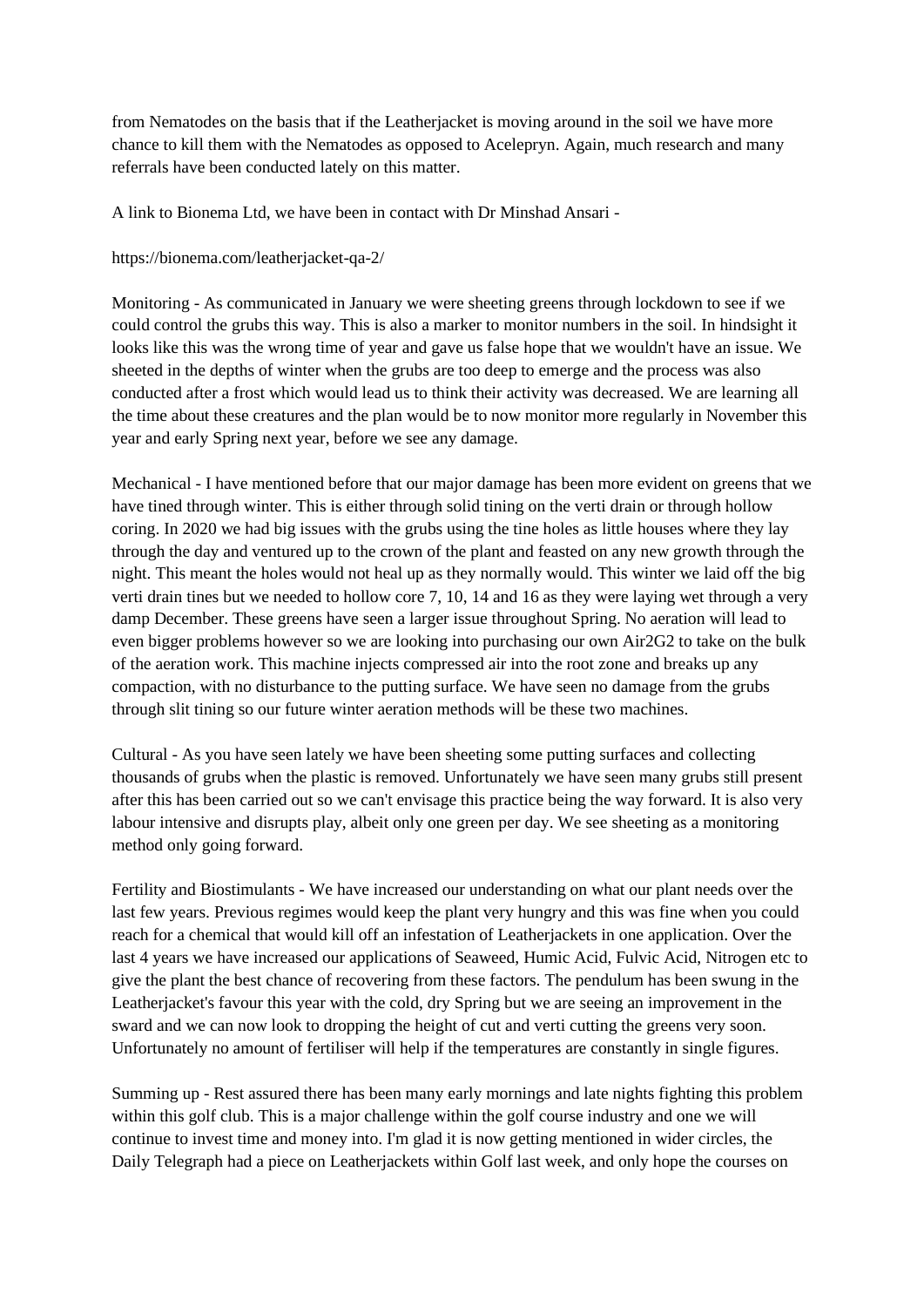the Open rota shout up and make enough noise soon to add more weight to the fact we need more reliable tools in our possession.

Lastly, another interesting article from Greenkeeper International Magazine -

https://www.syngentaturf.co.uk/file/20906/download

Many thanks

Adam

# **Clubhouse Reopening**

14th May 2021

Hello All

I am pleased to announce that all remaining indoor facilities will be open from Monday 17th May, with relevant Government and England Golf restrictions.

Please note the following -

\* Clubhouse opening times will be - Monday - 8.00am Tuesday - 8.00am Wednesday - 7.30am Thursday - 8.00am Friday - 8.00am Saturday - 8.00am Sunday - 7.30am

\* Kitchen opening times will be - Monday - Closed Tuesday - Closed Wednesday - 11.00am - 4.00pm Thursday - 11.00am - 4.00pm Friday - 11.00am - 4.00pm Saturday - 11.00am - 4.00pm Sunday - 11.00am - 4.00pm

\* Clubhouse closure in the evening will be at House Manager's / Club Manager's discretion. Government Rule of 6 Indoors in force.

\* Table service only ( unless you need a take away drink or snack where you must line up in the bar queue ).

\* When you enter the bar area there is a one way system, clockwise around the dance floor. This is clearly signed. Please find your seat and wait for a member of staff to take your order.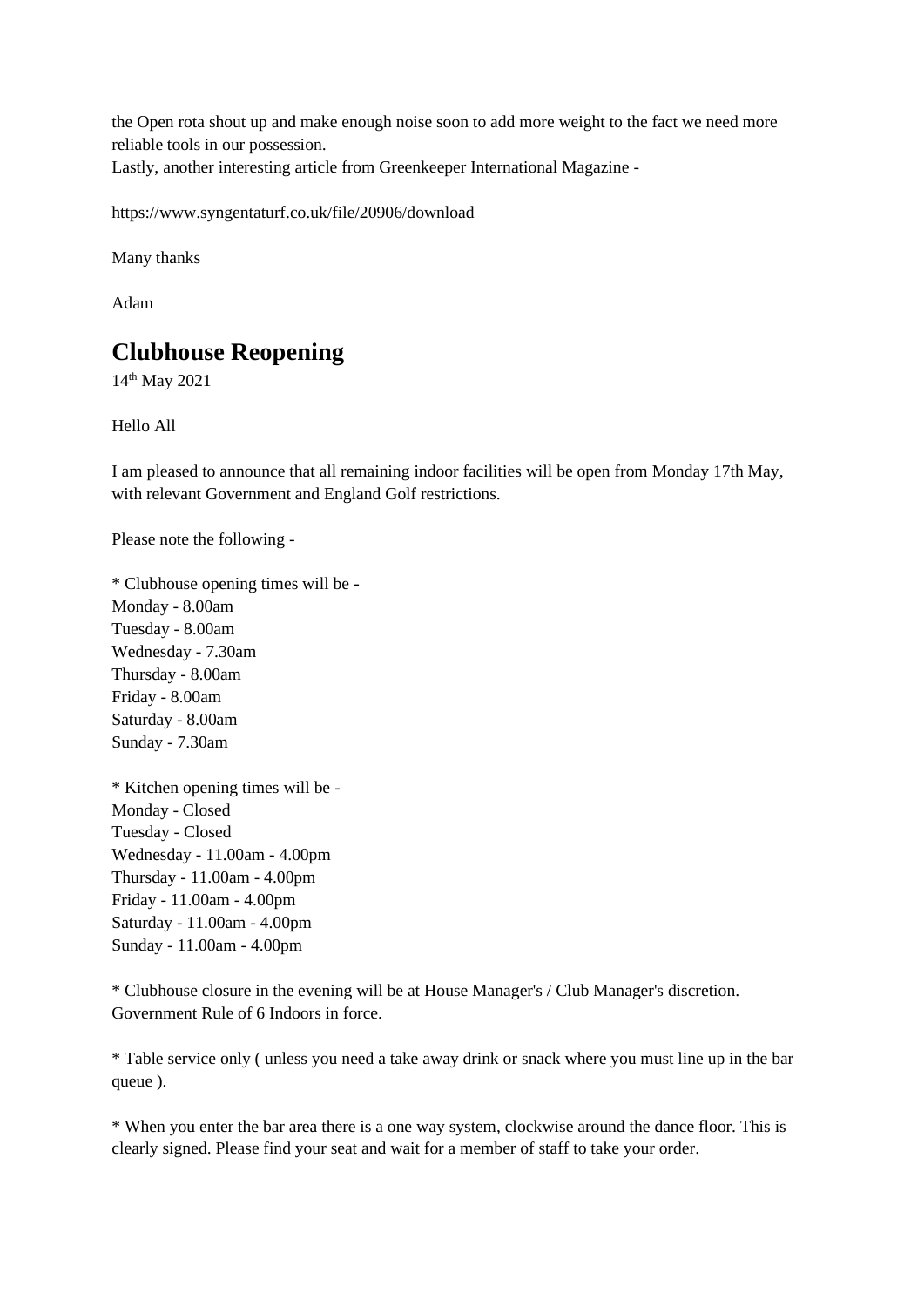\* To ensure a one way system when leaving the building exit via the fire exit.

\* With limited capacity there will be no standing. You must have a seat.

\* Toilets are strictly one in/one out with the upstairs toilets available if needed. Use the safe queue alongside the bar queue. If you are using the stairs please check they are clear before you proceed. No passing on the stairs and observe social distancing.

\* We must record all customers who use our facilities as part of the Government's Track and Trace programme. Please use the NHS Covid App to register that you are on site, located as you come in the foyer. Gold Cards, HowDidIDo and the BRS Tee Booking are also useful tools to let us know you are on our premises.

\* We are aiming for cashless transactions - Gold Cards and contactless payments where possible.

\* Do not return empty glasses to the bar.

\* Our staff will be working hard to clean down tables and chairs in between serving on the bar. Please respect this.

Sanitizer stations will be located around the building. You must use them regularly.

\* Face coverings to be worn at all times while walking around the building. You can only take them off while seated.

\* All England Golf's PlaySafe StaySafe guidelines previously communicated are still in operation. Link to the latest update below -

https://www.englandgolf.org/download/a-framework-for-playing-golf/

We have been in this situation before during 2020 where we carried out table service regulations very well. We all know what needs to be done regarding the "Rule of 6 Indoors" so please help everyone out by obeying the rules and keeping staff, guests and fellow members safe.

Many thanks

Adam

# **Competitions- Scorecards Not Returned / No Returns**

11th May 2021

Hello All

Please see below. The main issue is that we need your score returned, most importantly in the computer but also in card form. If a score is not entered we cannot close the comp down. We should not be touching scorecards at present for four days -

Your Competition / Handicap Team needs your assistance with returning your scorecard in Club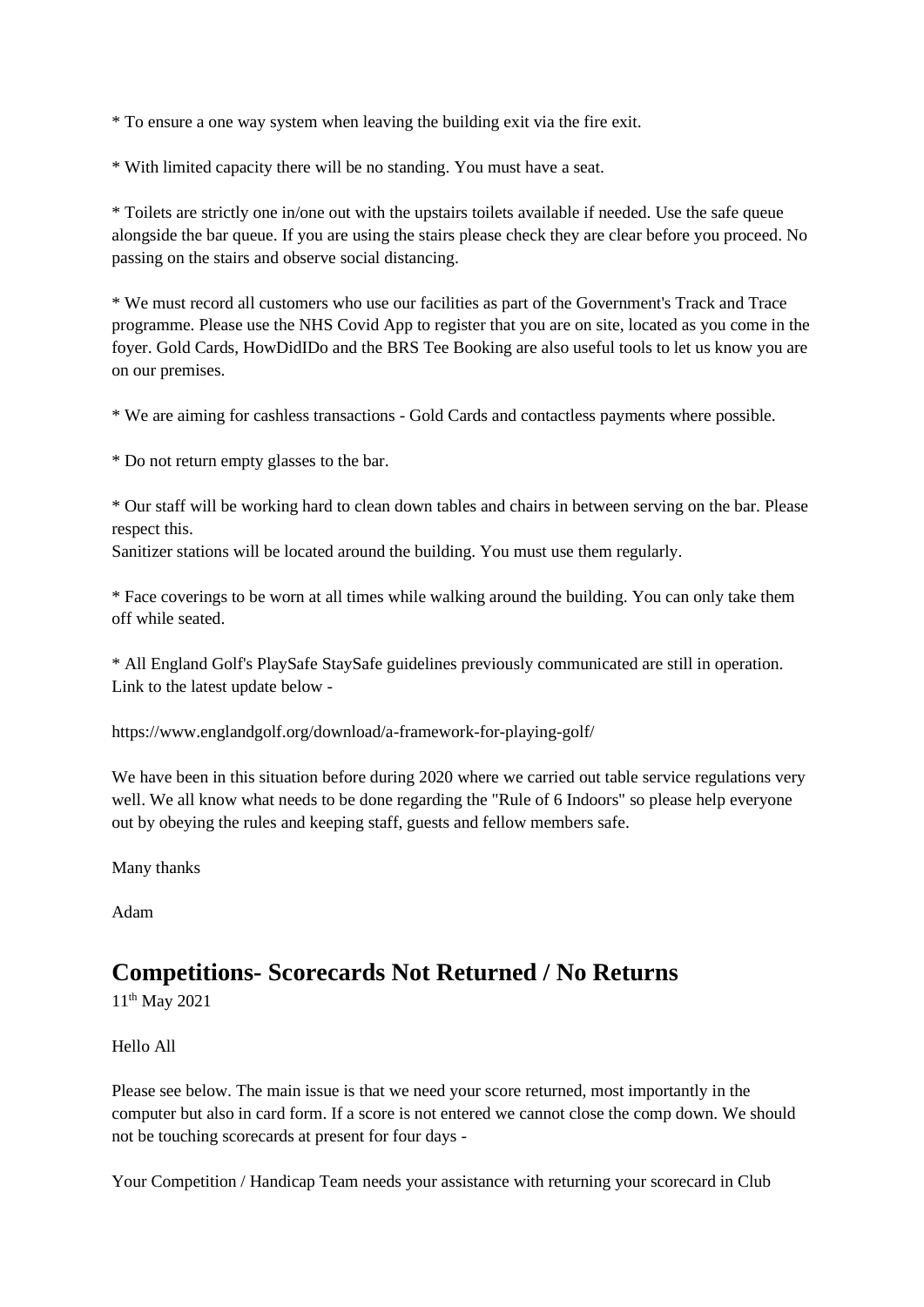Competitions. We cannot close the competition until we have accounted for all the players signed into the competition against scorecards returned.

Missing scorecards give the team problems. We have to dredge through the cards to see if we can find it/them and call the individual to find out what happened to the scorecard. This is not Covid friendly. We also have a deadline to meet to get the competition report into the Whitehaven News.

Under the WHS your pre-registered score now needs to count towards your moving average of 20 scores. Therefore, if a player pre-registers a round he/she should enter the gross score into the PSI for all completed holes. The software will calculate the adjusted score for those holes not completed or started.

If the format of play does not allow a player to pick-up their ball before holing out, for example an individual gross score or net score stroke play competition, the player will be disqualified from the competition (NR) but not from returning an acceptable handicap score. The software will automatically calculate a score of a net double bogey to any hole that has not been completed and a net par for those not started.

Hole Not Started -

There are various circumstances that may result in a round not being completed and some holes not being played. For example due to fading light or bad weather, player injury or illness etc. Players need to ensure that they clearly mark their card when a hole has not commenced. It is advised that NS (not started) or DNP (did not play) is entered on any hole that is not played.

Hole That Has Been Started But Has Not Been Completed -

A player must ensure that they mark on their card any hole that is not completed in a Stroke Play round. This can be by writing NR, a dash or zero for the hole but must be able to distinguish between this and a hole not played at all.

Minimum Number Of Holes Played -

For a score to be acceptable as an 18-hole score at least 10 holes of the measured course must have been played. However if a player walks in off the course for whatever reason having played fewer than 10 holes they must still return their scorecard marked as above.

Your assistance is appreciated.

Competition / Handicap Team.

### **Practice Ground**

7 th May 2021

Hello All

The Practice Ground will be back to normal from Monday 17th May. Please note the rules for the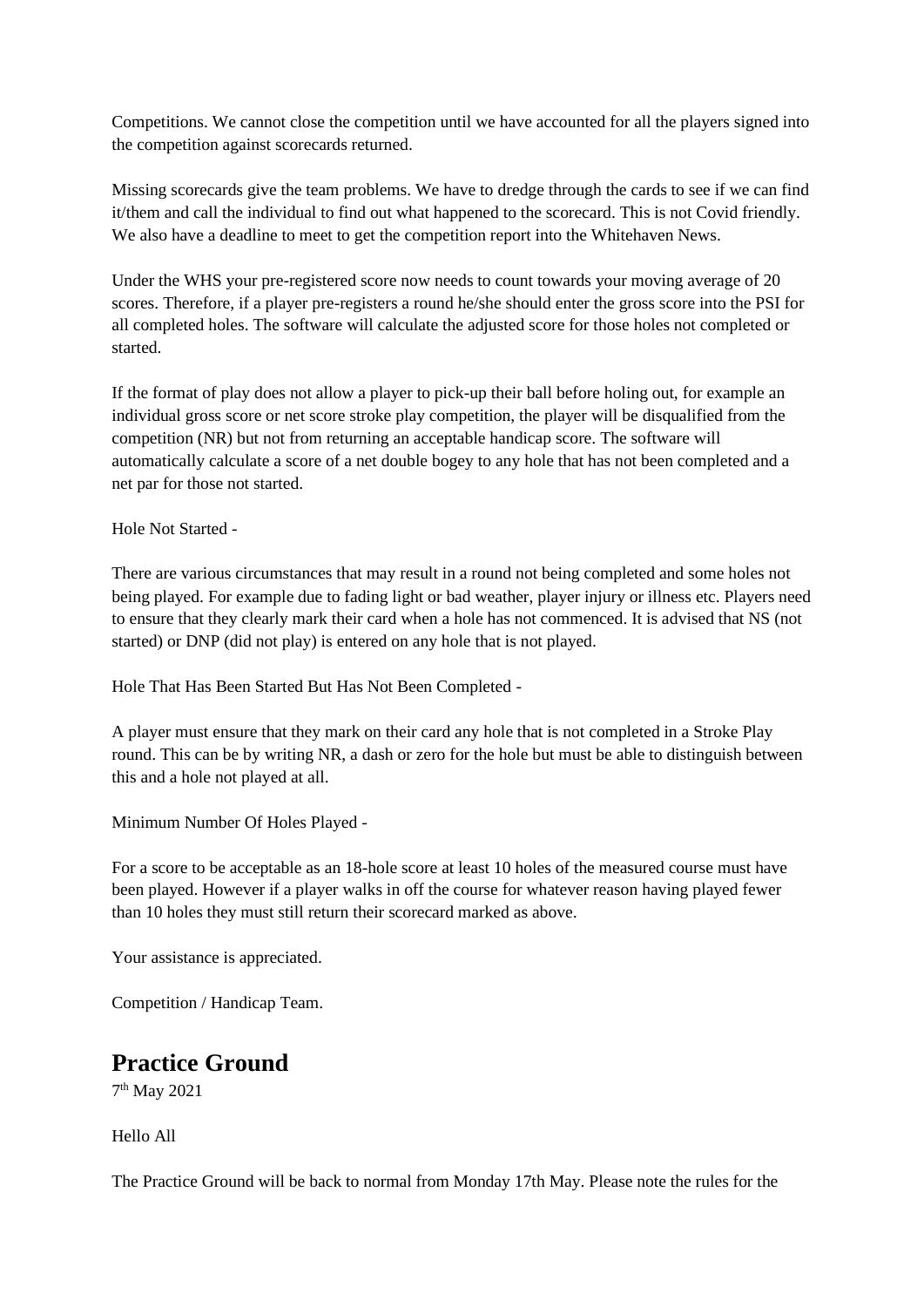Practice Ground, including Covid guidelines.

From Monday 17th May onwards -

\* All tokens to be purchased from the bar on the day of your practice ( 3 token limit ).

\* All baskets will be kept behind the bar. You must take one for your practice and return it immediately after. The staff can then ensure the baskets are sanitised for the next person.

\* If you are practicing before a competition please leave enough time to return your basket to the bar before your tee off.

\* Direction of play on the Practice Ground is from the white posts, located near to the houses, hitting up the field towards Sellafield. You must not hit from any other area.

\* The new back putting green is still getting treatment. This will be a short game area with an approach and a greenside bunker. You may chip around this green but do not hit longer shots into it.

\* Keep the Practice Ground tidy. Please note the ball machine porch is not a bin, nor is the starter hut or any of the greens sheds.

Up until Monday 17th May you must still use your own balls and pick them up afterwards.

Many thanks

Adam

# **Leatherjackets**

 $20<sup>th</sup>$  April 2021

Hello All

Following on from the previous emails regarding Leatherjackets in the soil.

You may remember we carried out an experiment during lockdown which involved covering over the greens with a black silage sheet. This only brought a few to the surface but this may have been down to the fact that the grubs eat roots further down in the soil profile during winter. Evidence from last year suggested that the main damage is caused around April/May where the bigger grubs venture further to the surface to feed.

We had also recently noticed that the hollow core marks on 7th, 10th, 14th and 16th were not closing up as they should. This is because the grubs like to crawl up the walls of the tine holes and eat around the crown of the plant., decimating any new growth that these cultural practices usually encourage.

The staff covered the 7th green last night, after a good drenching with water and wetting agent, and we have literally seen hundreds on the surface after the sheet was rolled back. We double cut the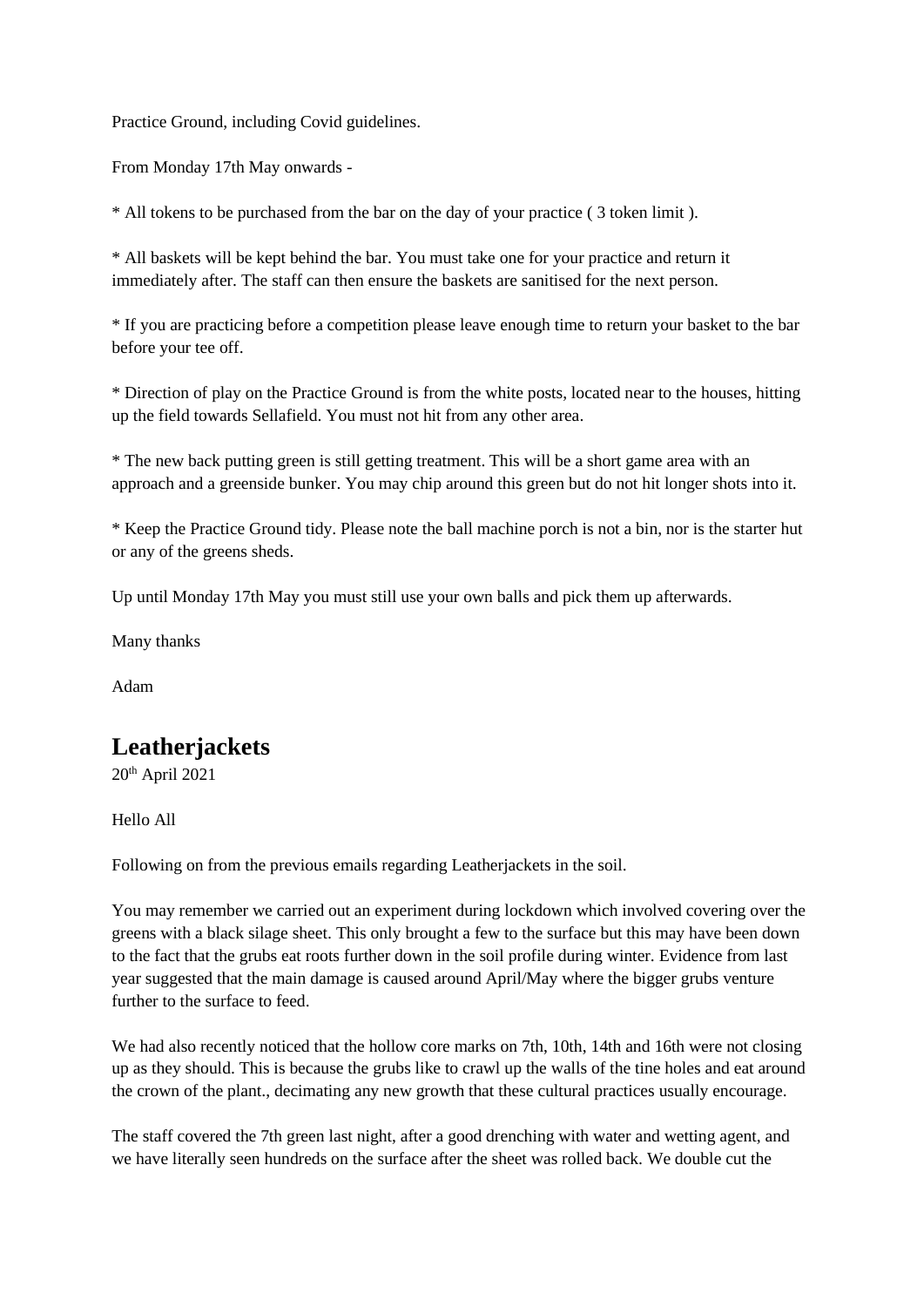green afterwards and spent a fair bit of time picking any up that was left. We have now covered the 14th green and will repeat the same system on all the hollow cored greens.

This now means that we must look at alternative aeration methods through the winter months as these tine holes are creating added problems in the Spring.

With no effective chemicals on the market after the withdrawal of Chlorpyrifos some years ago we must continue with this labour intensive procedure.

Please see attached photos.

Many thanks

Adam



# **Greens Update**

19th April 2021

Hello All

Just to let you know we have top dressed the greens today. Head Greenkeeper, Guy Lawson, had been holding off applying the material due to the dry and cold conditions. Unfortunately there is no rain in the forecast but we decided that we needed to carry out this essential maintenance anyway. We will not be able to cut the greens while the sand is lying on the surface but aim to roll for the Wednesday Medal.

The irrigation system is now up to full capacity, applying 3mm of water to the greens per night. This is also supplemented by hand watering through the day time, this will help to wash the sand in and help the high spots retain moisture. We aim for moisture readings between 20% - 25% in the soil profile.

Obviously these aren't great conditions for growing grass and it seems our Spring seasons are consistently poor. Any Poa Annua within the surface is not enjoying the cold and the dry, it is a shallow rooted annual which dies off now and doesn't regenerate until May when it seeds ( you may see little white seed heads then ). Fortunately our greens are predominately Fescue and can ride out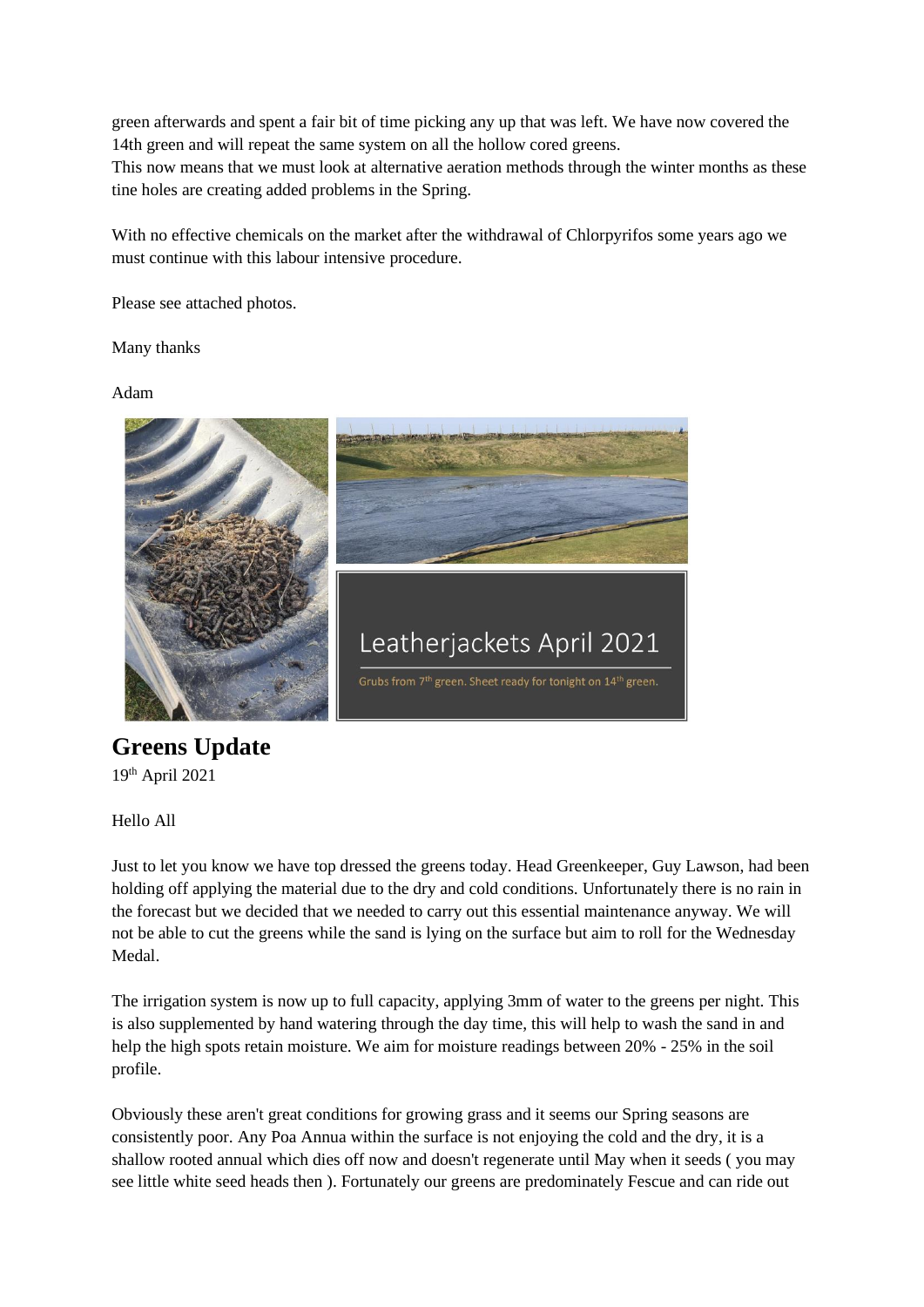these fluctuations in temperature and moisture much better.

All we can do is manage the different species of grass through this period and hope the April showers arrive.

Many thanks

Adam

# **Competitions Update**

12th April 2021

Hello All

Please see below a few pointers before we start our competitions from this Wednesday -

\* Competition sign in and score entry will be in the Competitions Room.

\* One person per 2/3/4 ball to sign in and enter scores for the group (Please note by signing into the competition we need you to return your score).

\* Clean down PSI Touchscreen with spray provided after use.

\* Sanitize hands on entering and leaving the Competitions Room..

\* One scorecard for each group with one person nominated to write down all scores and sign card at the end of the round.

\* Verbal confirmation for each hole must take place with all agreed on each player's score for that hole.

\* Place scorecard in box located next to the PSI Touchscreen after entering scores. We will not be checking scorecards for 4 days, and only as a last resort, so it's vitally important that all scores are returned and you enter the scores fully and correctly.

\* Our first competition on Wednesday 14th April is a multi tee competition. Ensure you press the correct tee that you are playing from when you sign in. Red, Yellow or White and tick the box on your scorecard.

\* Arrive in good time to ensure an orderly sign in/tee off process. Remember only 2 allowed in the Competitions Room at any one time.

\* Tee off on your time booked, not before or after.

\* Check for any Local Rules in place for the competition. Please note "No Preferred Lies"

\* Bunkers will be raked in the morning. Make best efforts to smooth the sand after your shot.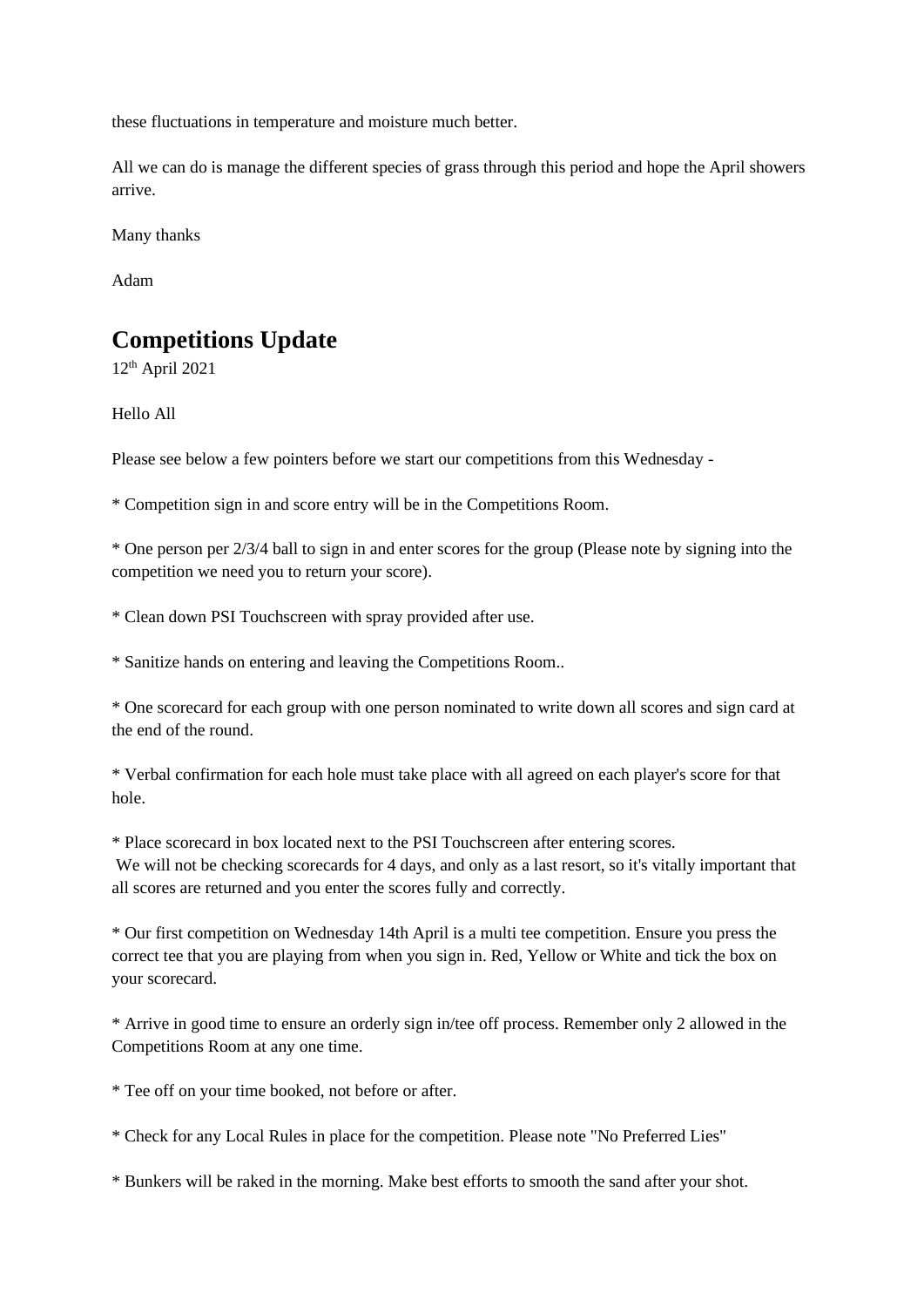Remember there are many players after you.

\* Do not congregate in the car parks after your round. Please stick to the rules so we can continue to enjoy our competitions safely.

\* \* \* PLEASE NOTE - Due to a technical issue with the World Handicap System adjustment calculations on the blue course in our Wednesday Multi Tee Stableford Competitions (red, yellow, white & blue tees), the blue tee will not be in play until this issue is resolved. This does not affect our multi tee Medal competitions as the adjustment calculations are different.

Enjoy your Golf. Your Competitions Team.

# **Updated Guidance – April 12th**

9 th April 2021

Hello All

In line with the updated review on the government's roadmap out of Lockdown, we at Seascale Golf Club are now permitted to reopen our outdoor social areas for outdoor hospitality from Monday 12th April.

Bar Service -

We will be open from 8.00am (7.30am on comp days) until we deem it appropriate to close the Clubhouse in the afternoon/evening, 7 days per week. Members must stay outside and wait for staff to come out to take your orders. You must all obey the two metre social distancing rules and the Rule of 6. You must not consume anything inside the Clubhouse and you must order / drink while seated. If we close earlier in the evening it will be due to poor weather, quiet booking sheet etc but will not be before 4.00pm.

Kitchen Service -

Catering will be available from Wednesday - Sunday 11.00am to 4.00pm. Again you must wait outside for a member of staff to come and take your order. You must order and eat while seated. Take Away -

If you require food or drink to take away with you immediately please wait in turn, as before, in the socially distanced bar queue. This facility is strictly for take away only, for instance cans of soft drink or bar snacks to take on the course with you. Remember to take all your litter home.

Toilets -

The main toilets will be available whenever the Clubhouse is open. You must come in through the main entrance and leave the premises through the bar fire exit, obeying the one way system. Members must not linger indoors for any length of time. If the Clubhouse is closed the outside toilet will still be available.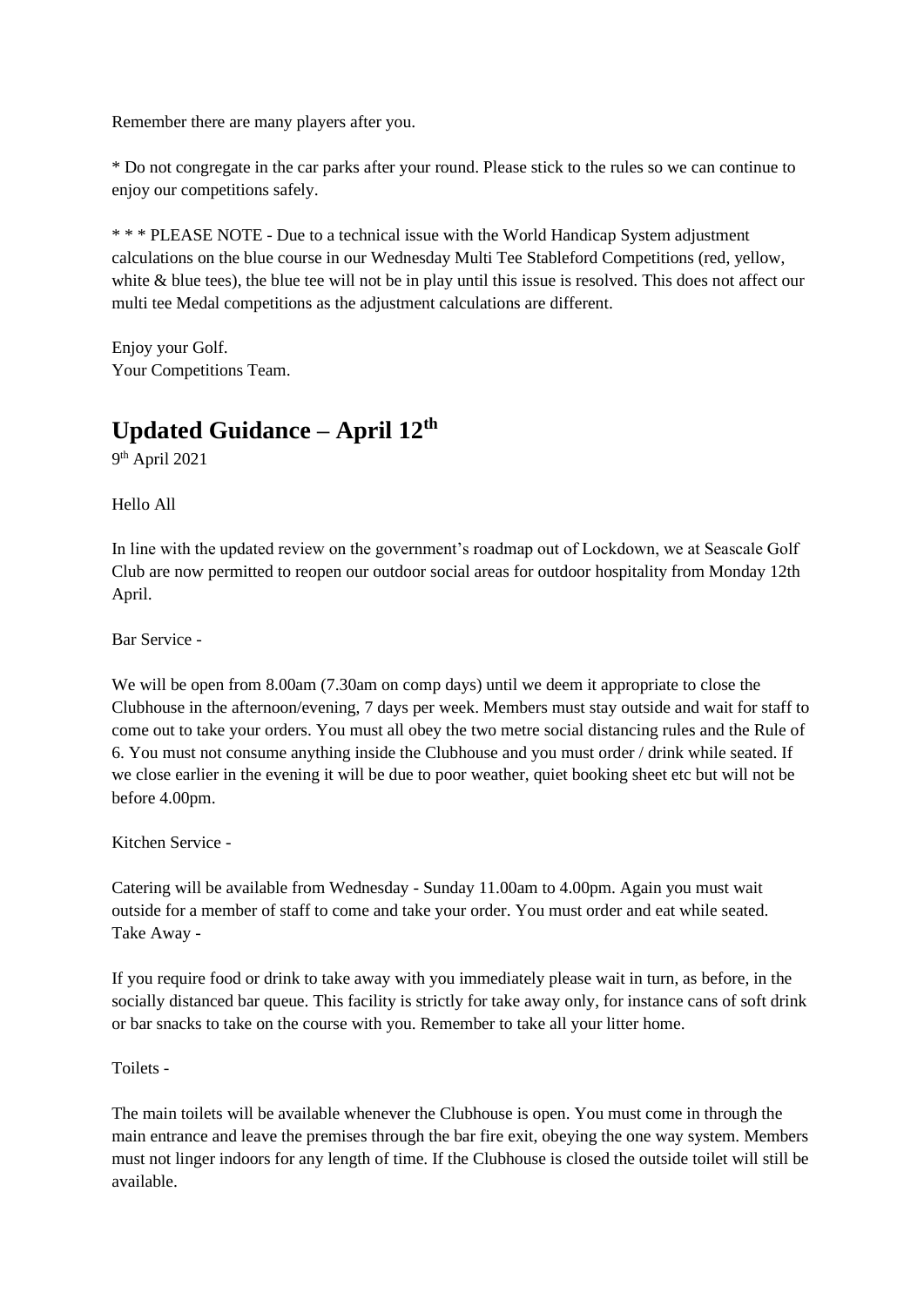Locker Room -

The locker rooms will reopen from Monday. Please minimise use as much as possible. The guidance permits storage of Clubs and encourages visits to these areas to be brief.

Face masks must be worn indoors at all times.

The regulations up until Monday April 12th are still to arrive ready for Golf, no congregating around the car parks, 1st tee or Clubhouse areas. Leave in an orderly fashion, safely and as soon as you possibly can. From Monday we would love to welcome you to enjoy a drink outside our Clubhouse. Please observe social distancing at all times.

This is one more step along the road, leading to a reopening of our indoor facilities on 17th May. Please be patient with staff as this is yet another new situation for us all. Also I urge you to be sensible around our outdoor areas, remember we have neighbours and you are representing Seascale Golf Club at all times.

Again, I point you to the link regarding England Golf's PlaySafe StaySafe guidelines all of which has been communicated to members on numerous occasions. This is the latest update -

https://www.englandgolf.org/download/a-framework-for-playing-golf/

Many thanks

Adam

# **Responsibilities**

2 nd April 2021

Dear Member

It's great to see you all out on the Links over the last few days. The lads got the course into immaculate condition for Monday morning, unfortunately many of the issues blighting Golf at present have been evident within our club and if these aren't nipped in the bud soon the condition of our course will deteriorate. Some of the etiquette witnessed by myself, the greens staff and fellow members this week have been extremely disappointing.

Please note ALL of the following. If a member is seen to be not adhering to the basic principles of being a good member of a Top 100 Golf Club they will be issued with one written warning and then asked to leave the Club. There is a long waiting list eager to take their place immediately.

\* Repair all pitchmarks. There have been many many unrepaired marks over the first couple of days. The staff repaired hundreds on Wednesday morning, we won't be doing that again.

\* Keep trolleys well away from greens and tees. Unfortunately we need to go out again with the white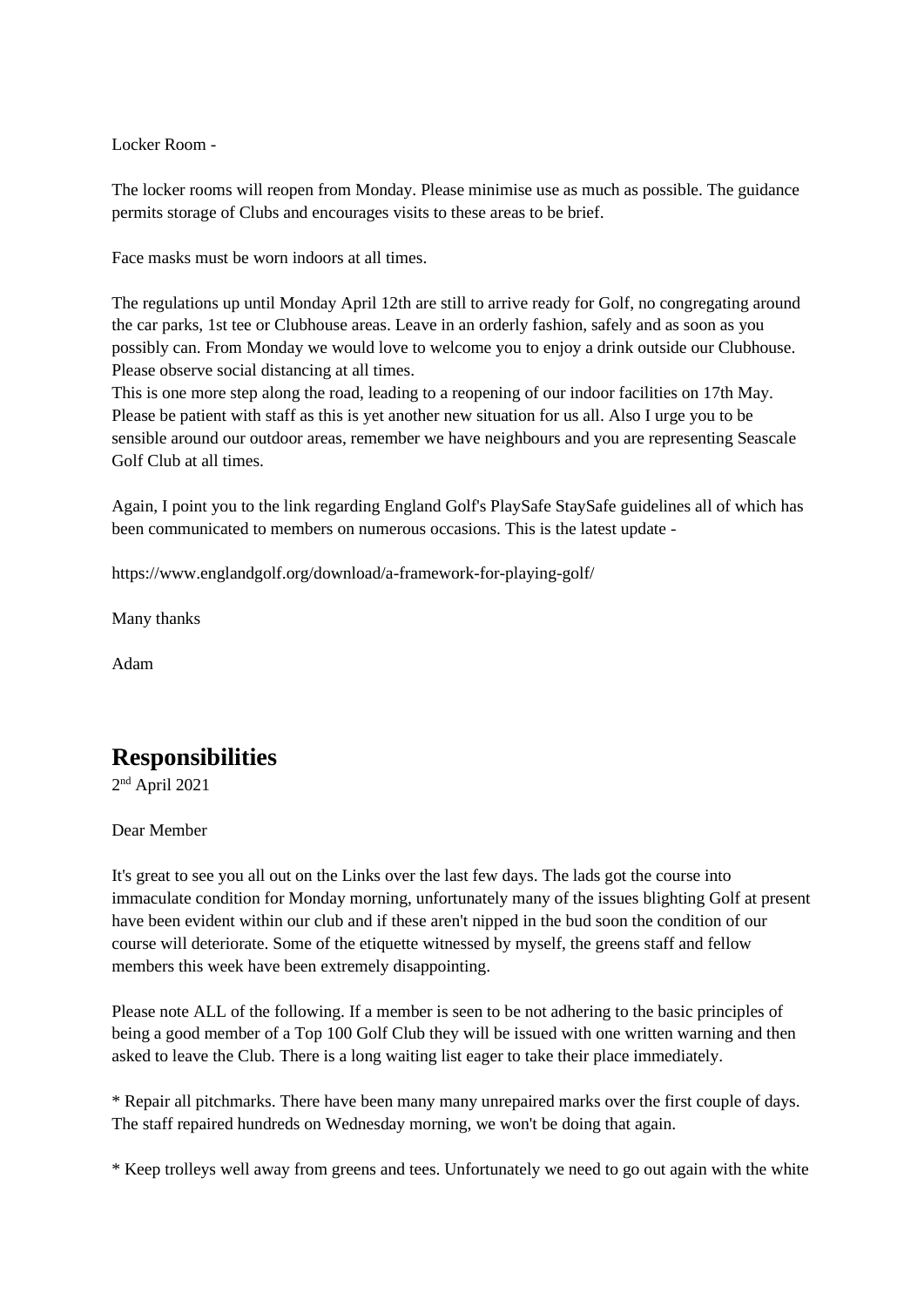line paint to direct members around the course. Trolleys cause compaction to the turf and our approaches will not stand up to extra wear. We have seen Trolley marks on tees and between greenside bunkers.

\*Keep buggies well away from greens and tees and stick to the Astro Turf paths. We will need to spray white liner paint on the turf yet again to direct buggies around the course. Buggies cause major compaction to the turf, if you feel that you MUST use a buggy and CANNOT play without one you must be extremely sensible out there. Buggy marks are evident on many areas you know that you shouldn't be.

\* Replace all divots after you have played your shot. Do not simply walk on without repairing your divot.

\* Make good any marks left in bunkers. We know that there are no rakes but you must smooth out any marks after you have played your shot. We have been out raking bunkers every morning and the condition of them after one day's Golf is nothing short of a disgrace.

\* Do not leave litter on any of our premises. We have seen members drop litter around the starters hut, in the greens shed and on the course. We have even seen empty beer cans in the shelters out on the course. Take all your litter home with you.

\* Guests who have been booked in to play with members must be paid for before the round. Any members who have played with their guests over the first few days must ensure payment is made to Kirsty ASAP. Kirsty is available 11.00am - 1.00pm Mon - Fri, as previously communicated.

With over 200 playing Golf every day we have all got to do our bit to maintain the standard of YOUR course and Club.

Many thanks.

Adam Management Team and Council Seascale Golf Club

# **Reopening**

24th March 2021

Hello All

Just to make a few points and answer some questions that have come my way over the last week or so.

\* Fairway Mats will be OFF although you can play from a mat in social Golf if you like. Fairway Mats will not be allowed when the comps start on 14th April.

\* Driving Range will be open. You still must use your own balls and pick them up afterwards until the dispenser is permitted for use.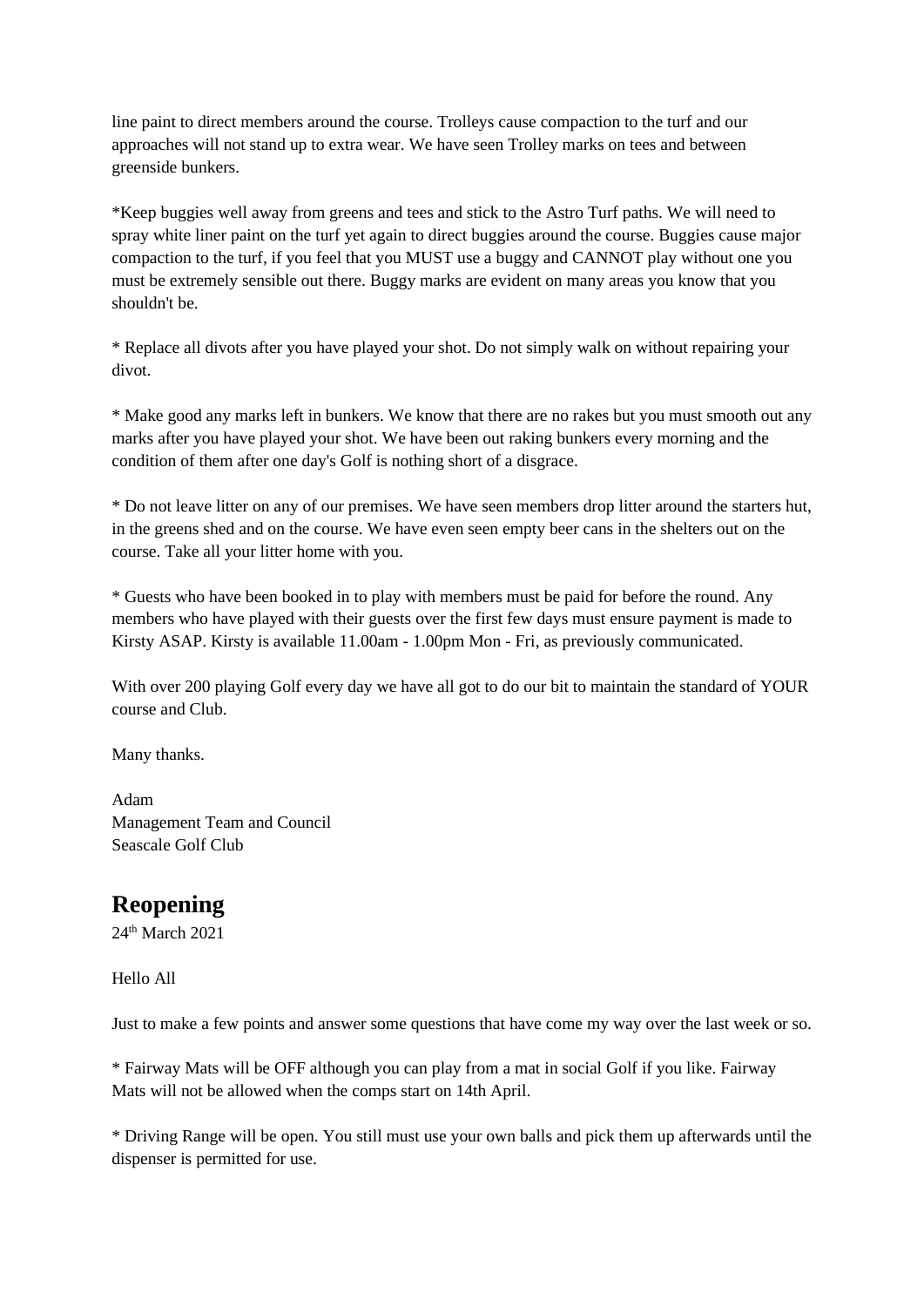\* All indoor Clubhouse areas will be closed until April 12th. The outside toilet will be available from 29th March.

\* Pre booking via BRS limited to 3 rounds per week. If you have reached your limit and there are spare slots on the day you may book extra slots. The extra rounds MUST only be booked on that day though.

\* Do not tee off before 8.00am. rrive ready for Golf 15 minutes before your tee time.

\* Putting Green to be used in order of play before teeing off on the 1st. No congregating around these areas.

\* Avoid slow play at all times. Practice Ready Golf for when comps start up. Pointers are written on the scorecards.

\* Kirsty will be available 11.00am - 1.00pm Mon - Fri to top your card up over the phone and deal with any queries.

\* Buggies must be pre booked giving 48 hours notice. The buggy will be placed outside the front entrance on the morning of your round.

\* Members can bring one guest. Please book through BRS and put "Guest With Member" in the booking slot.

\* Payments for buggies or guest green fees can be paid over the phone with Kirsty on 019467 28202 ( Option 1 ) Mon - Fri 11.00am - 1.00pm.

All England Golf's PlaySafe StaySafe guidelines, previously communicated, are still in force and can be found on the England Golf website.

 $Link -$ 

https://www.englandgolf.org/playsafe/

Many thanks for all your support. Not far off getting back to normal now.

See you soon.

Adam

### Seascale Golf Club Reopening - Monday 29th March 1 st March 2021

Hello All

As you may have seen England Golf have now set out their own roadmap of how Golf can resume after the present Lockdown.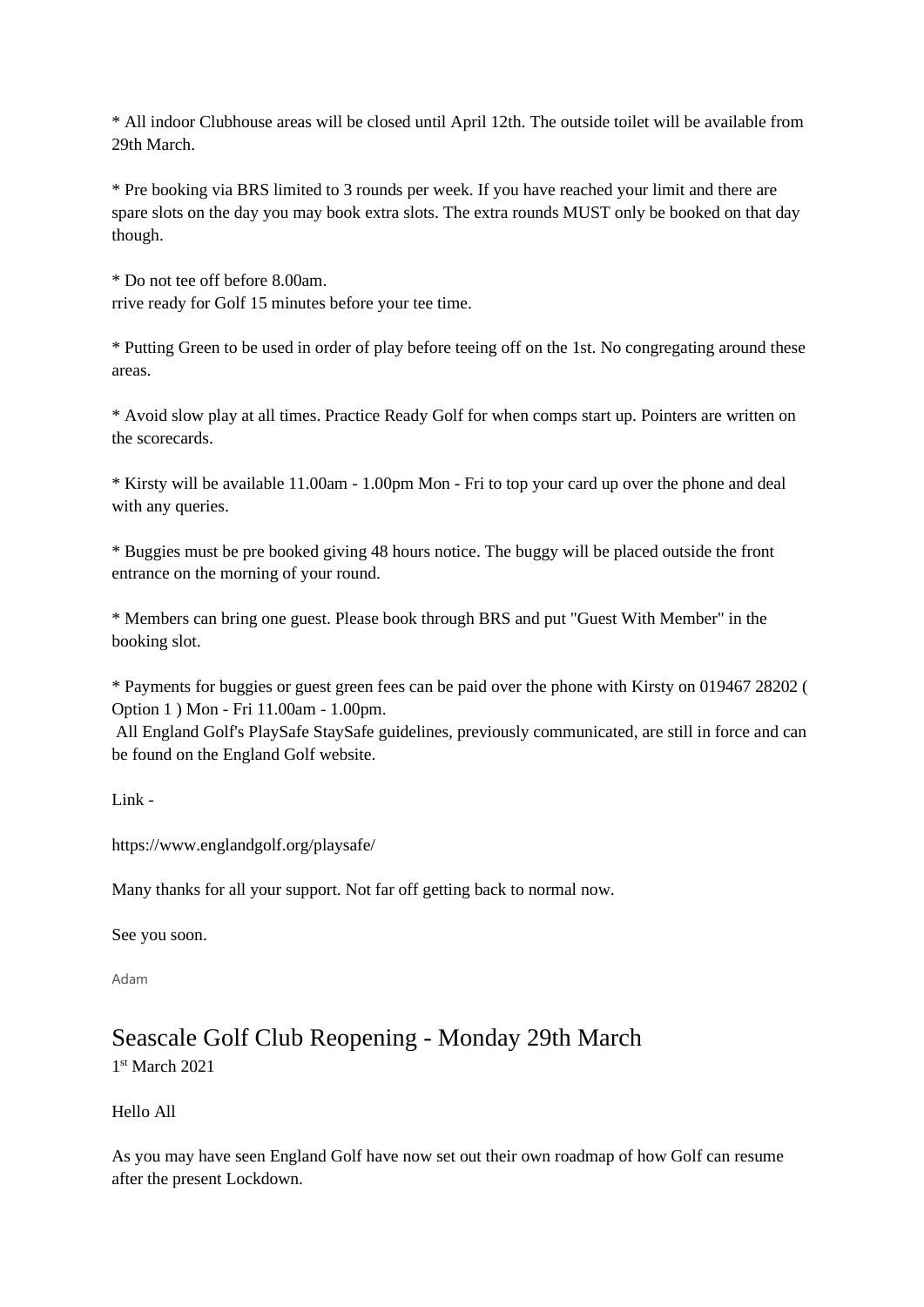We will be reopening our course at 8.00am on Monday 29th March for social golf initially. Club Competitions will restart when indoor settings are permitted to reopen ( Pro Shops, Locker Rooms etc ) from Monday 12th April with the first Club Competition being the Wednesday Stableford on April 14th. Fourballs will be allowed straight away.

BRS Tee Bookings for Monday 29th March will be available to book 7 days prior to this date and bookings for the first Club Competition on Wednesday 14th April will be available to book via HowDidIDo, again 7 days before. All BRS and HowDidIDo bookings will continue to have a 7 day advanced booking limit as normal.

With the Clubhouse remaining closed until Monday 12th April you will be expected to arrive ready for Golf and follow all England Golf's Play Safe Stay Safe guidelines, all of which have been previously communicated to you and can be found on the England Golf website.

From Monday 12th April we will be permitted to open the old Pro Shop ( new name for 2021 will be Competitions Room ) and Locker Rooms to enable a safe return to competitive Golf. Any updates on Bar/Catering services will be mailed out before April 12th.

We have cancelled all visiting parties for April and will not be taking any more for May in order to prioritise members on the tee. Members are permitted to bring one guest to play as a visitor.

Buggies must be booked 48 hours in advance either through this email or phoning Kirsty on 019467 28202 ( Option 1 ). The buggy will be placed outside the front door on the morning of your round.

Members are restricted to 3 rounds per week, until further notice, and the booking window will be Monday - Sunday.

For the period up until Monday 12th April we will have the outside toilet available to use. For those who aren't aware of it's location the toilet is near where the buggies usually park with it's door facing the top car park.

May I take this opportunity to thank all members for their support over these last two years. Without your subscriptions we wouldn't have been able to progress this winter's course improvement programme and have such a great Links waiting for your return. Hopefully we are now back for good.

Adam

https://www.englandgolf.org/roadmap-for-the-return-to-golf-infographic/

# **Return to Golf – 29th March 2021**

23rd February 2021

Hello All

Just a note to say that more details will be sent to members over the coming days when it becomes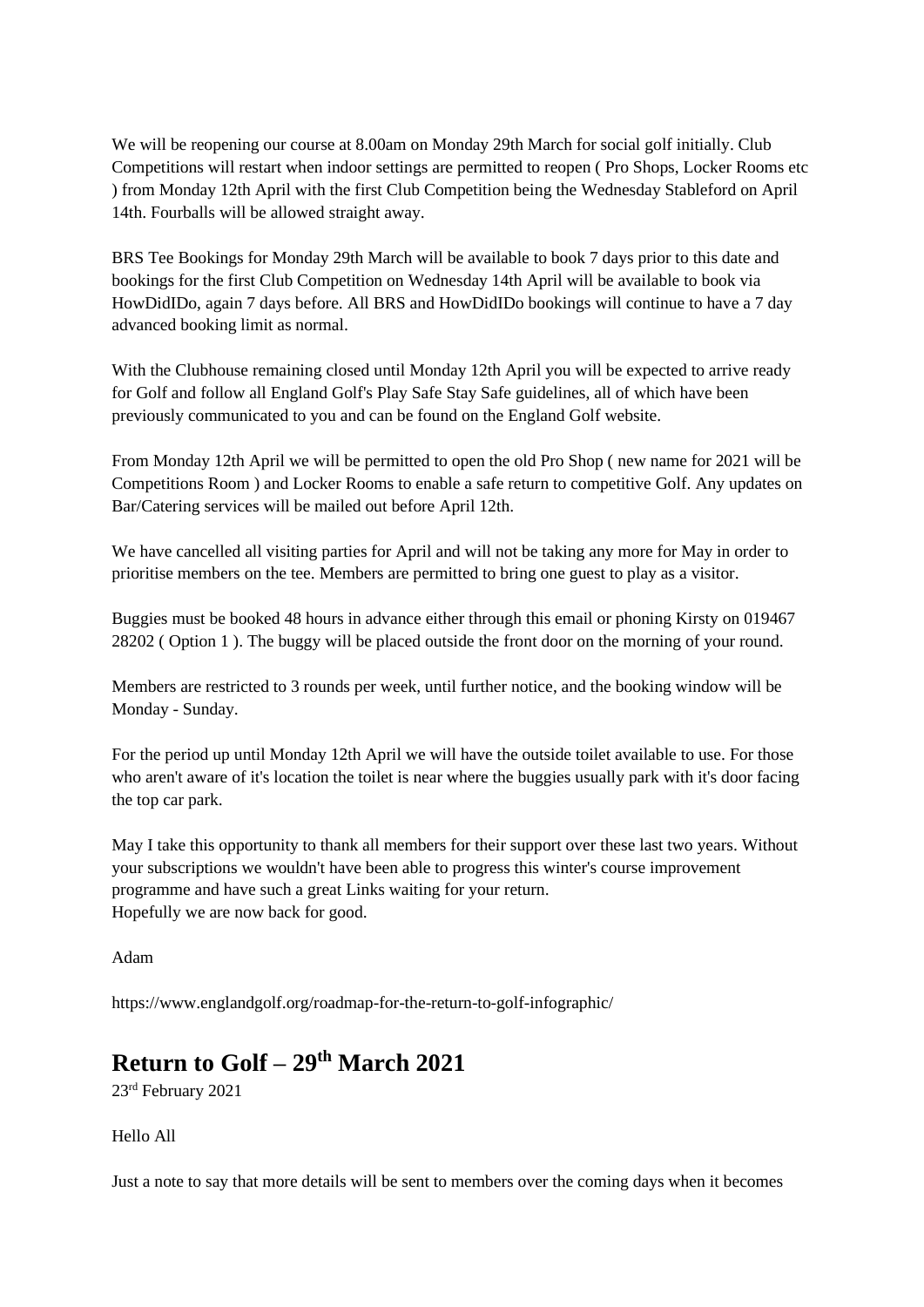clearer as to exactly how Golf will be returning.

What we do know is that won't be until Monday 29th March unfortunately.

England Golf and The All Party Parliamentary Group For Golf will be meeting tomorrow, Wednesday 24th February, to discuss the government's roadmap and will be setting new guidelines for how we get back on the course.

We know that the course will be open at 8.00am on Monday 29th March but we must wait for directives on Clubhouses, Pro Shops, Lockers, Toilets etc. This may affect you in a number of ways, including competitions, so best to wait for the full details.

Thank you for your understanding and looking forward to opening again.

Adam

# **Children and Young People Safeguarding Policy & Procedures and Safeguarding Adults Policy**

11th February 2021

Hello All

Please see our website Club/Safeguarding /Policies and procedures for "Seascale Golf Club Children and Young People Safeguarding Policy & Procedures" and "Seascale Golf Club Safeguarding Adults Policy" used as our evidence towards England Golf's SafeGolf accreditation.

Many thanks

Adam

# **Lockdown Jobs**

8 th February 2021

Hello All

Just a brief update on a few jobs that we have been on with during Lockdown. Pictures attached.

1. We have installed two new wooden doors on a couple of the Greens sheds. The old ones were rotten and unsightly, especially next to the putting green and 1st tee. We have also painted all four that are on show.

2. The increase in demand for our course over the last few years has seen a problem arise with car parking space. We are presently undertaking an extension which will see the rear putting green move to the existing chipping green and extra car parking space installed where the putting green was. The chipping green will become a short game practice area with a bunker, small approach and putting green all in one place. Our two young apprentices, Kurt Singleton and Will Fox, will use this project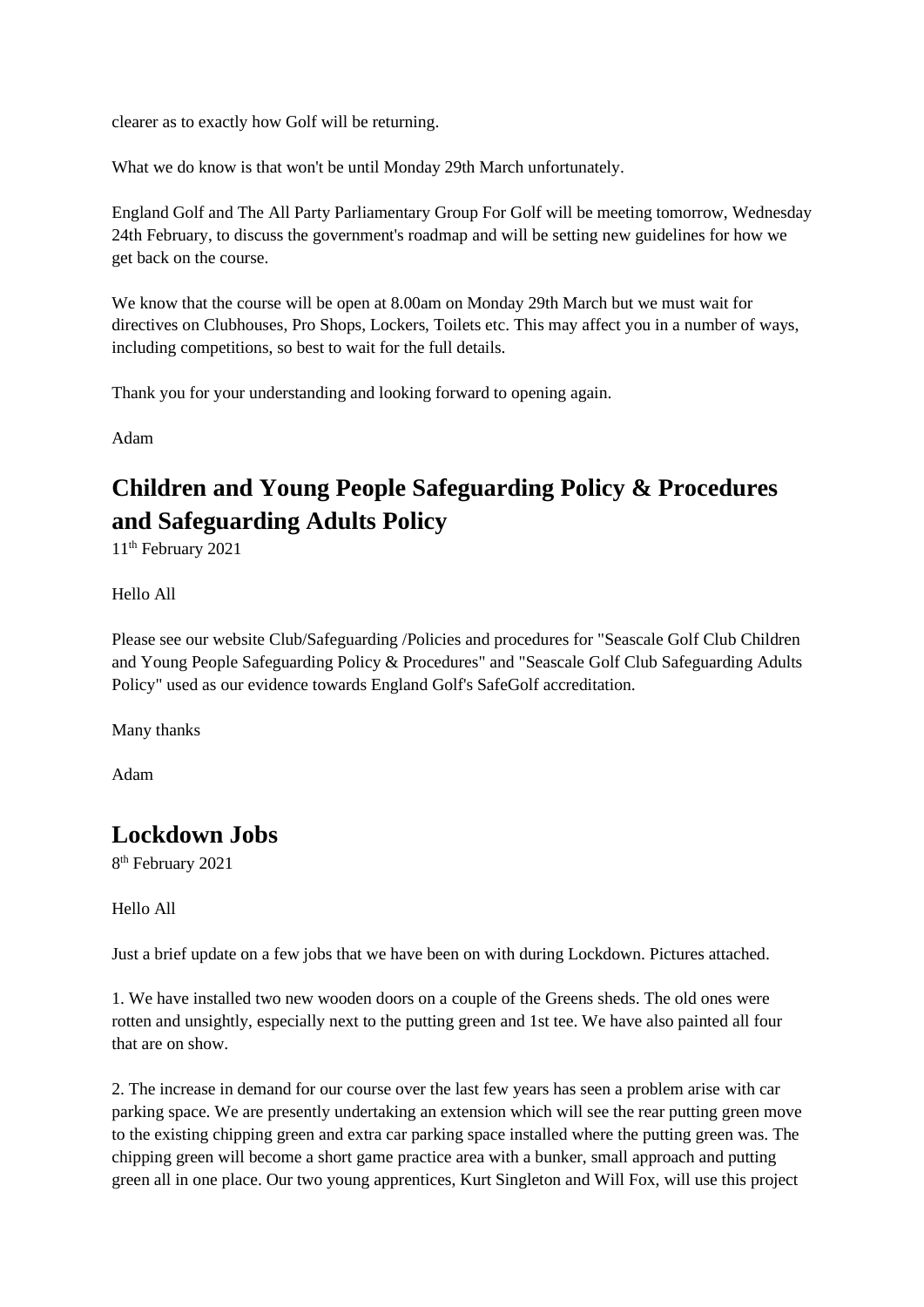as evidence in their goal to become qualified Greenkeepers through ourselves and Myerscough College, Preston.

3. We have seen Seascale Golf Club named number 80 in the Golf World Top 100 Golf Courses In England 2021. Testament to a young Greenkeeping team who have progressed tremendously over the last year or so, through difficult conditions.

4. The 14th bunker has been filled in with a new greenside bunker in the pipeline for construction shortly. We felt the bunker added little to the hole and indeed created a "pinch-point" for traffic leading to the 15th fairway. This area has struggled for growth with the increased footfall and we are now presented with a wider area to cope with the demand on it. We have also installed an Astro Turf path leading to the 15th fairway as this was also an area of concern with heavy compaction causing turf deterioration and bad lies. The new greenside bunker will be less penal but add character to this straight forward Par 5.

5. Two greenside bunkers on 18th have been revetted with the third also to be refaced soon. We have used the turf from the putting green for this. This will greatly enhance the visual appearance as golfers walk to the first tee.

Hope you are all well.

Adam

### **Leatherjacket Experiment**

2<sup>nd</sup> February 2021

#### Hello All

You may remember we had a Leatherjacket infestation on the greens last year. I wrote an email explaining the issues and the problem that is blighting golf courses all over the country since the withdrawal of the only reliable chemical to kill them, Chlorpyrifos.

There is a new chemical on the market called Acelypryn which is expensive, unproven and difficult to apply but after discussions with other local course managers we decided to give it a go. We applied the chemical in early October when the grubs are very small and are more susceptible to the active ingredient. The application was timed with rain forecast as water flow enables the chemical to move through the soil profile more readily and reach the target area.

Last week we decided to check for any grubs present in the greens using an old technique of covering the putting surfaces with a silage sheet. This mimics the dark evening hours when the grubs come to the surface to feed on the grass leaves, they do this as all their known predators are in bed.

We covered the first green last Saturday and returned Sunday to check for any signs. Only 13 Leatherjacket grubs were safely disposed of. We moved the sheet onto the 2nd, 16th and 14th over the next few days but we never found one grub on any green.

Don't get your hopes up too much as there could be some variants in the trial. For instance it was quite frosty so the conditions may prevent the grubs moving up to the surface. Also the grubs that were collected were quite small, this can tell us that they don't move very far until they get to a bigger size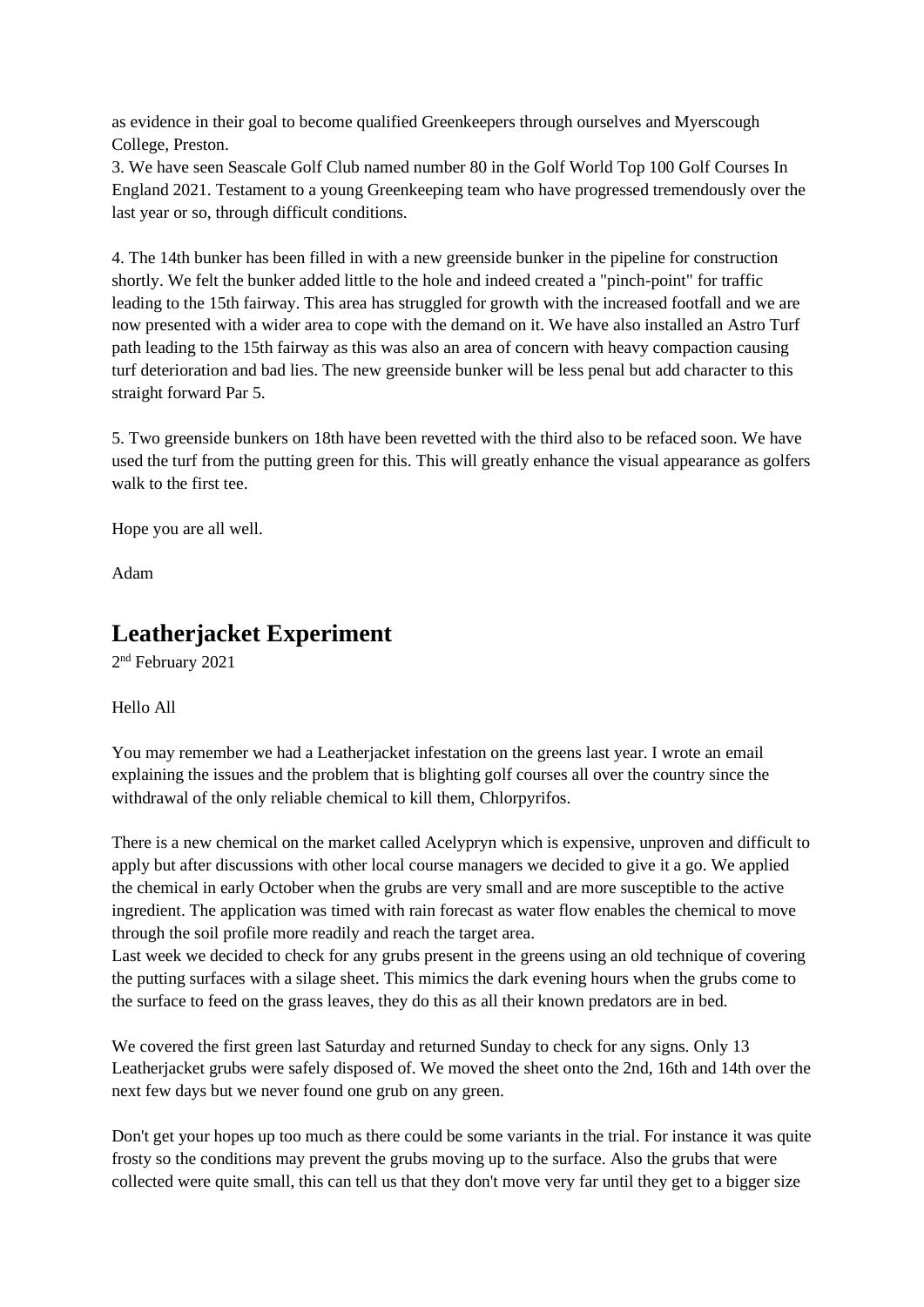and in this case they will cause more damage. I believe last year they caused more damage through April and May so we need to keep this process going throughout the winter months.

But all in all a worthwhile experiment.

Please see the attached photos.

Hope you are all well.

Adam

# **Membership**

26<sup>th</sup> January 2021

Hello All

The vast majority of members have now paid their subscriptions for 2021 and my thanks go to everyone for supporting your Club through these difficult times.

If you have not renewed for 2021 please either pay the required fees as soon as you possibly can, and at the latest before the end of February, or contact me via email to state that you wish to resign your place within the membership in order for me to contact people held on the waiting list. There are many on the list who are wishing to join asap. We aim to replenish our numbers, not add to them too much and a waiting list will be installed again in the Spring.

If you have not contacted me before Monday 1st March we will need to resign you and replace from the waiting list. We would prefer you to state your intentions sooner rather than later so we can get organised for reopening.

Members who are on either the Premium Credit or Orchard Finance direct debit schemes are presently in the process of getting sorted so no need to contact me.

Council agreed that incentives for renewing membership for 2021 included freezing the planned subscription increase and adding a 10% discount for all food, in addition to the 10% already received for drinks. Also please be assured we are pressing ahead with the winter course improvements with a near full strength Greenkeeping team so the Links are in their best shape for your return.

Many thanks for your understanding and hope to see you soon.

Adam

# **Winter Programme Progress**

20<sup>th</sup> January 2021

Hello All

Hope you are all keeping well out there. I thought it would be a good time to update you on the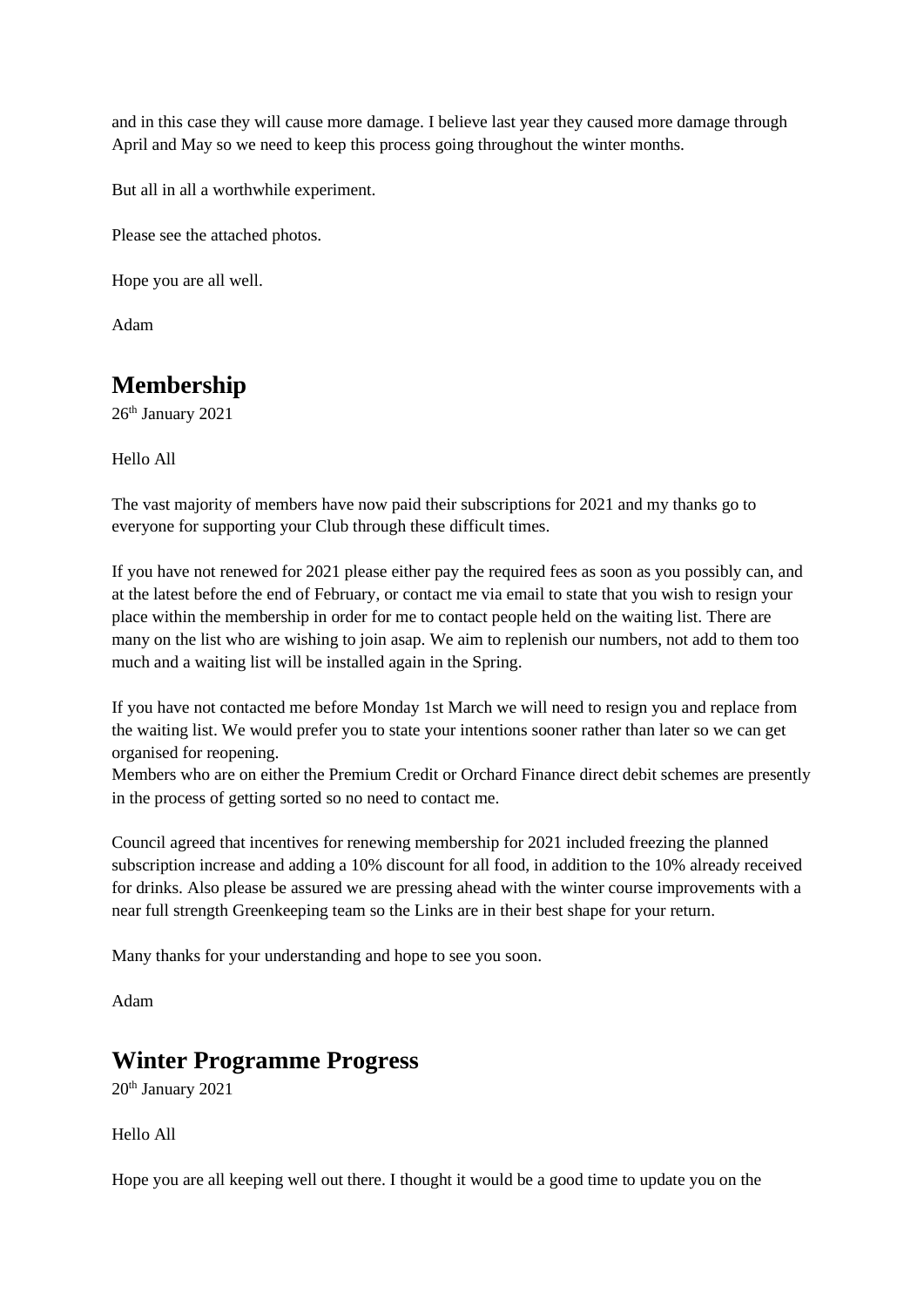improvements we are making on the course with the continuation of the Winter Programme during Lockdown.

The main task has been creating a new Astro Turf path from the 10th tee, going through the rough on the left hand side and finishing near the 11th comp tee. This will now see a path start on the top 9th plateau and extend right through to the 11th comp tee, by-passing the problem wet area towards the back of the 9th green.

Unfortunately Storm Christoph has severely hampered progress this week with some flooding occurring down that way. Therefore we have decided to start work on the unsightly pot bunker at the back of the 18th green so as to limit damage on the waterlogged ground.

Alongside these tasks we have also applied a low nitrogen feed to all the greens to help them recover from the frosts that we experienced over the Christmas period. We have also hollow cored a couple of the wetter greens to remove thatch and aid water infiltration.

Hope to see you soon, I will keep the updates coming.

Keep safe. Adam

# **Lockdown – Staffing**

4 th January 2021

Hello All

Just a note on how our staffing will shape up during lockdown.

Kirsty will still be working in the Clubhouse and available to answer calls 11.00am - 1.00pm Monday - Friday dealing with membership payments, bookings and any other queries you may have. Please contact 019467 28202 (Option 1) between these times if you need help with anything.

We will still have a near full complement of Greenkeepers continuing the winter programme and maintaining the course so it looks it's best for when we re-open. We have committed to improvements across the whole Links and we intend to get through the majority of the winter upgrade. Some of which has already been completed. I aim to post photos of the progress when I can.

I will also be working extensively and flexibly, both on the course and in the Clubhouse, and my best point of contact will be email seascalegolfclub@gmail.com. Emails will be monitored regularly.

These are challenging times yet again for your Club. We felt we had returned safely after the first lockdown and had produced a golf course to be proud of and an indoor setting which was both safe and welcoming. The staff were organised to provide an excellent service to all members, and we were all enjoying working, albeit adapting to the varying restrictions.

Thank you all for your continued support. As a Club we have relied on this throughout 2020 and we ask for your patience and understanding one last time before the vaccine slows the spread of this